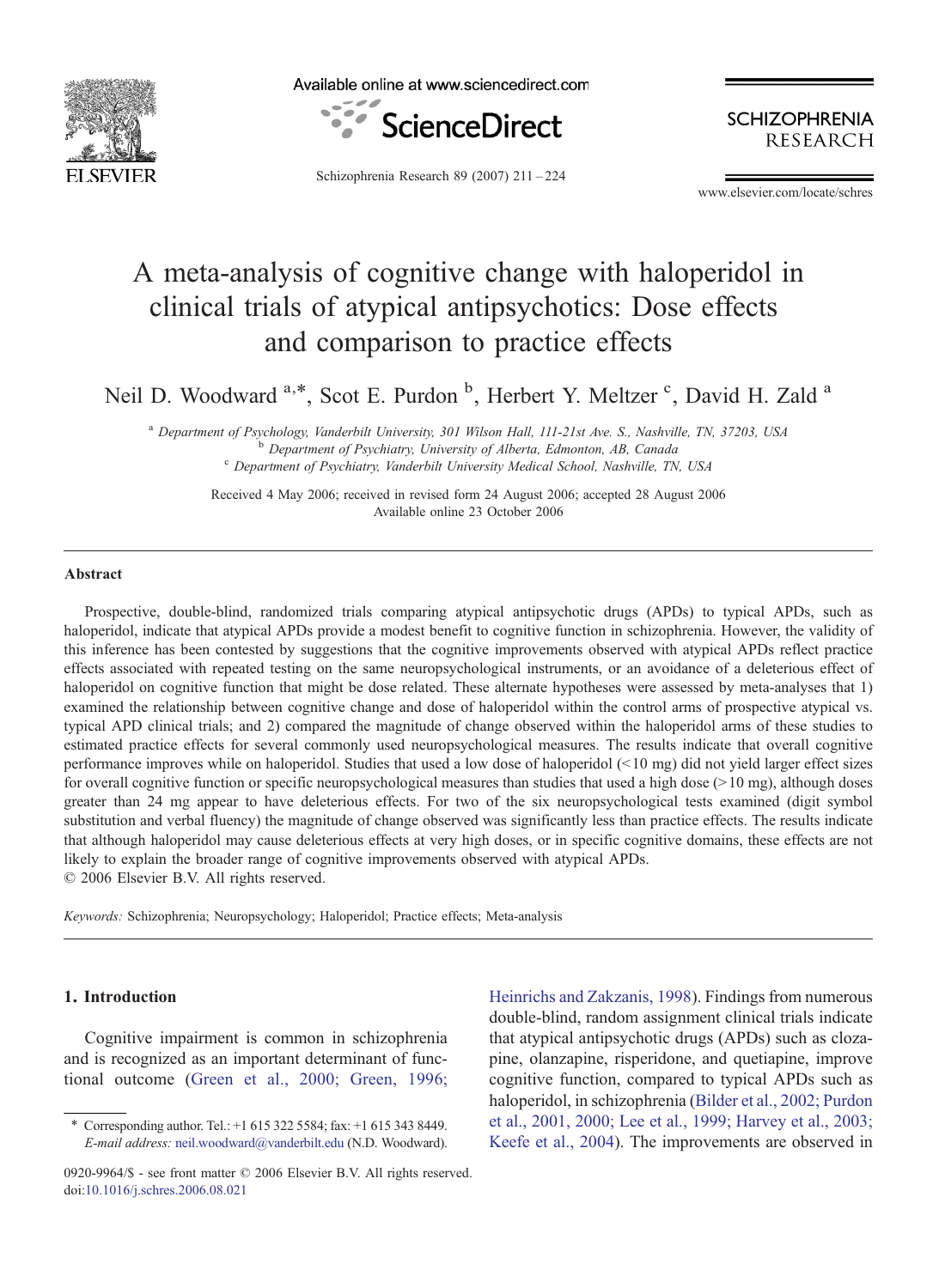global cognitive function and in specific cognitive domains such as learning and processing speed; although the mean difference between atypical and typical APDs tends to be rather small with effect sizes ranging from 0.2 to 0.4 ([Woodward et al., 2005\)](#page-13-0). The benefits to cognition associated with atypical APDs are often attributed to the novel pharmacological actions of these agents which include, but are not limited to, their ability to enhance dopamine and acetylcholine release in the prefrontal cortex (PFC) [\(Ichikawa et al., 2002; Meltzer, 2004;](#page-12-0) [Meltzer and McGurk, 1999](#page-12-0)).

In prospective atypical vs. typical APD trials in which patients undergo neuropsychological evaluation at baseline and again at least once after random assignment to treatment, any differences between treatments in the degree of change observed over time are attributed to an enhancement of cognition with atypical APDs and not the effect of repeated exposure to the neuropsychological test materials and/or assessment environment (i.e. practice effects) [\(McCaffrey et al.,](#page-12-0) [2000](#page-12-0)). However, this conclusion relies on the assumption that haloperidol and associated increased use of adjunctive anticholinergic medications to control emergent extra-pyramidal symptoms (EPS) have benign cognitive profiles that do not interfere with normal cognitive processes, including practice effects. This assumption has been challenged by speculation that the cognitive benefits associated with atypical APDs may, in part, result from an avoidance of the deleterious effects associated with typical APDs rather than a novel enhancement of cognition [\(Carpenter and Gold, 2002;](#page-11-0) [Tandon et al., 1999; Blyler and Gold, 2000; Kasper and](#page-11-0) [Resinger, 2003; Purdon et al., 2003; Harvey and Keefe,](#page-11-0) [2001](#page-11-0)). Specifically, it has been argued that typical APDs, haloperidol in particular, may exert a subtle negative effect on cognition that impedes normal practice effects ([Harvey and Keefe, 2001; Carpenter and](#page-11-0) [Gold, 2002\)](#page-11-0). Moreover, if the negative effect of haloperidol is dose related, then the relatively high doses of haloperidol used in some demonstrations of atypical APD cognitive advantages may have further biased the results ([Carpenter and Gold, 2002; Geddes et al., 2000;](#page-11-0) [Harvey and Keefe, 2001; Gold, 2004\)](#page-11-0). In the context of corporate-sponsored clinical trails designed to determine the efficacy of atypical APDs, this may lead to inappropriate dosing of haloperidol in the control arm and a misattribution of the avoidance of a deleterious effect of high doses of haloperidol to a novel effect of the atypical APD under investigation.

Unfortunately, evidence to support or refute these alternate hypotheses remains sparse or largely circumstantial [\(Meltzer and Sumiyoshi, 2003](#page-12-0)). The hypothesis that typical APDs, primarily haloperidol, interfere with practice effects is reasonable given that haloperidol can elicit significant EPS and may also result in selective impairments in processing speed, motor skill, and procedural learning as a consequence of D2 receptor blockade in the dorsal striatum ([Legangneux et al., 2000;](#page-12-0) [Ramaekers et al., 1999; Kapur et al., 2000; Purdon et al.,](#page-12-0) [2003, 2002; Bedard et al., 2000, 1996; Kumari et al.,](#page-12-0) [1997\)](#page-12-0). Anticholinergic medications used to treat EPS, which are typically prescribed with greater frequency in typical APD control arms of clinical trials, can also impair cognitive processes related to learning and memory ([Zachariah et al., 2002; McGurk et al., 2004;](#page-13-0) [Gelenberg et al., 1989; Spohn and Strauss, 1989\)](#page-13-0). Interestingly, a recent meta-analysis of both longitudinal and cross-sectional studies found that, contrary to expectations, typical APDs actually improve overall cognitive function in schizophrenia compared to no treatment or placebo ([Mishara and Goldberg, 2004\)](#page-12-0). Although the previous meta-analysis of cognitive change to typical APDs did not find a relationship between dose or concealment of study drug and change in overall cognitive function, the extent to which the findings from the [Mishara and Goldberg \(2004\)](#page-12-0) meta-analysis extend to double-blind, random assignment, atypical vs. typical APD clinical trials is uncertain given that more than half of the 34 studies included in the meta-analysis were naturalistic single sample, open label studies. In our previous meta-analysis of atypical APDs, we observed that the open label trials produced larger effect sizes for some neuropsychological domains indicating that results from open label trials do not always generalize to doubleblind and/or random assignment trials. It must also be noted that in the Mishara and Goldberg meta-analysis only slightly more than a third of the studies examined cognitive change with haloperidol exclusively, leading to a potential confounding of effects between haloperidol and other typical APDs. Moreover, only one clinical trial comparing an atypical to a typical APD was included. This is an important qualifier in that clinical trials comparing atypical to typical APDs may suffer from unique biases such as a possible tendency towards using higher doses of haloperidol, prophylactic anticholinergic treatment, and corporate sponsorship which are unlikely to impact studies examining the effect of various typical APDs on cognition relative to placebo, or unmedicated patient groups. Finally, the previous meta-analysis by [Mishara and Goldberg \(2004\)](#page-12-0) did not examine potentially selective deleterious effects of high doses of typical APDs on specific neuropsychological tests or cognitive domains such as processing speed and motor skill that, putatively, may be adversely affected by haloperidol.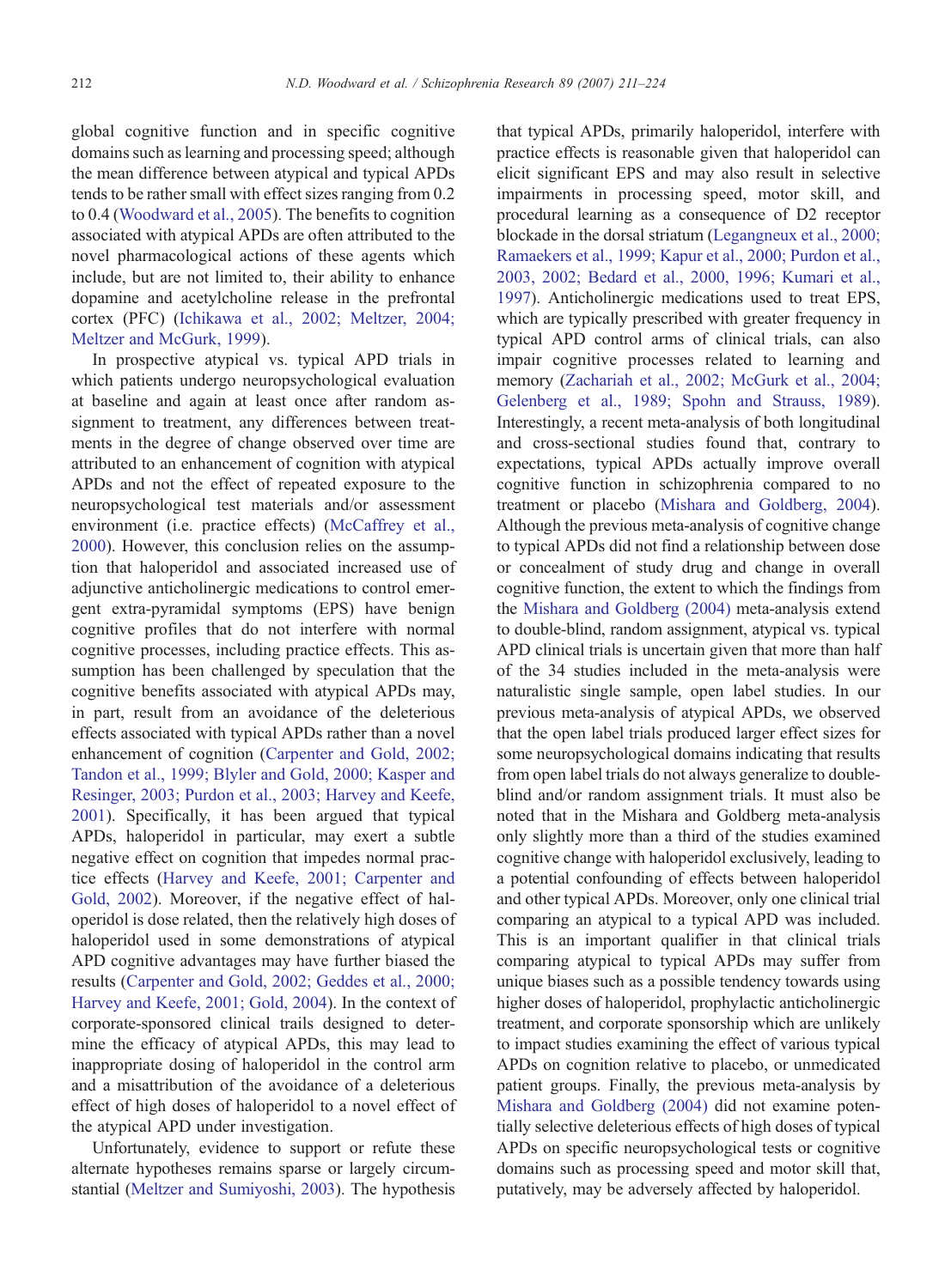<span id="page-2-0"></span>The proposition that atypical cognitive efficacy trials are biased towards identifying positive effects because they utilized haloperidol doses that were too high was initially based primarily on the findings of a small study of risperidone vs. low dose haloperidol that failed to confirm the cognitive benefits of risperidone identified in earlier, largely corporate sponsored clinical trials that used higher doses of haloperidol ([Green et al., 2002](#page-11-0)). Subsequent trials using lower doses of haloperidol and larger sample sizes confirmed the benefits of risperidone and other atypical APDs to overall cognitive function; although the differences tend to be smaller than earlier studies ([Keefe et al., 2006; Harvey et al., 2005](#page-12-0)). Nonetheless, the relatively modest benefits of olanzapine and risperidone to cognition, compared to earlier trials, reported for two recent trials was attributed largely to the low doses of haloperidol used relative to earlier trials [\(Keefe et al., 2004, 2006\)](#page-12-0). However, speculation that haloperidol has a subtle deleterious effect on cognition that interferes with normal practice effects in atypical APD clinical trials has relied on anecdotal reports without empirical substance [\(Meltzer and Sumiyoshi, 2003](#page-12-0)). To the contrary, slight improvement in cognition has been observed with haloperidol in several clinical trials [\(Purdon et al., 2000; Keefe et al., 2004](#page-12-0)), although the improvements have not been systematically examined and compared across clinical trials. Also, since placebo trials are understandably rare, there has been no estimation of the magnitude of the expected practice effects that haloperidol is deemed to modulate. The metaanalyses described below constitute a systematic quantitative review of the literature pertaining to haloperidol effects on cognitive skill reported from clinical trials of atypical APDs. The analyses will evaluate the hypotheses that haloperidol offers no cognitive benefit, that high dose haloperidol confers less improvement or even detriments to cognitive skill that are not apparent with low dose haloperidol, and that benefits observed with haloperidol will not equal the benefits anticipated from practice effects alone.

#### 2. Methods

Prospective investigations of atypical APD efficacy were reviewed to extract the magnitude of the cognitive changes reported in haloperidol arms. The potential contribution of haloperidol dose was examined by stratification and comparison of low dose to high dose studies, and by analysis of correlations between haloperidol dose and the magnitude of the cognitive changes. The potential mitigation of practice effects from haloperidol was examined by comparison of the

change observed in the haloperidol arms to practice effects estimated from healthy control samples.

## 2.1. Analysis one: cognitive change with haloperidol

## 2.1.1. Literature search, inclusion criteria, and coding of study characteristics

The literature search, inclusion criteria, and coding of study characteristics are identical to those used in our prior meta-analysis of cognitive change with atypical APDs ([Woodward et al., 2005\)](#page-13-0). However, the database of controlled studies used in the prior report was updated to include studies published or 'in press' as of July 2005 to capture two new large scale, double-blind random assignment studies comparing olanzapine and risperidone to haloperidol ([Keefe et al., 2006; Harvey et al.,](#page-12-0) [2005\)](#page-12-0). Sixteen studies reporting data from fourteen independent clinical trials of atypical APDs met criteria for inclusion and are listed in Table 1. One study, [Lee](#page-12-0) [et al. \(1999\)](#page-12-0), randomized subjects to a variety of typical APDs, not exclusively haloperidol; however, this study was still included in the meta-analysis since haloperidol was the most common typical APD subjects received. Two studies included in the prior meta-analysis were excluded from this analysis [\(Smith et al., 2001; Velligan](#page-13-0) [et al., 2003\)](#page-13-0). One study, [Smith et al. \(2001\),](#page-13-0) was not included because within group means and SDs for cognitive measures were not reported at the end of the double-blind phase of the trial, could not be derived from the reported statistics, and could not be obtained from the author. The second study, [Velligan et al.](#page-13-0)

Table 1 Haloperidol studies included in meta-analysis

| Study                      | Re-test interval |
|----------------------------|------------------|
| Bilder et al. (2002)       | 14               |
| Buchanan et al. (1994)     | 10               |
| Green et al. (2002)        | 4                |
| Green et al. $(1997)^{a}$  | 4                |
| Harvey et al. $(2005)$     | 12               |
| Keefe et al. (2004)        | 12               |
| Keefe et al. (2006)        | 8                |
| Kern et al. $(1999)^{a}$   | 4                |
| Lee et al. (1999)          | 6                |
| McGurk et al. $(1997)^{a}$ | 4                |
| Liu et al. (2000)          | 12               |
| Potkin et al. (2001)       | 5.5              |
| Purdon et al. (2000)       | 6                |
| Purdon et al. (2001)       | $24^{\rm b}$     |
| Rosenheck et al. (2003)    | $52^{\rm b}$     |
| Velligan et al. (2002)     | 24               |

<sup>a</sup> Studies reported data from same clinical trial.

<sup>b</sup> Endpoint data used instead of first retest.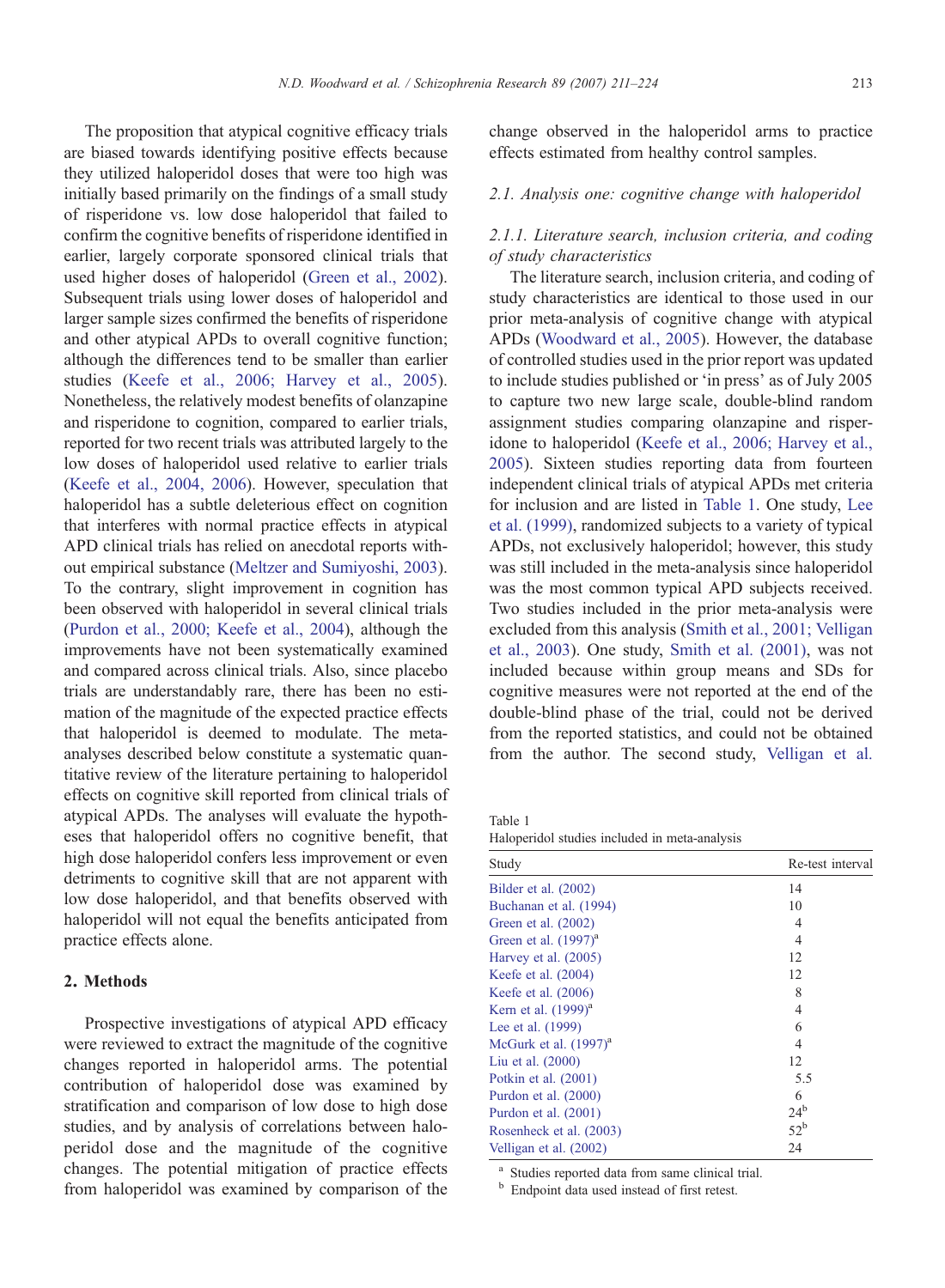[\(2003\),](#page-13-0) was not included because test–retest means for cognitive measures were not reported or could not be derived from the reported statistics, and also because it was unclear how many subjects were randomized to continue receiving haloperidol during the trial. Studies were coded for author and year of publication, number of follow-up cognitive assessments and test–retest intervals, use of alternate forms for tests of learning and memory, mean or median dose of haloperidol, and the mean age, education, IQ, illness duration, and age at onset of patients included in the haloperidol group.

## 2.1.2. Neuropsychological tests and calculation of effect sizes

Effect sizes were calculated for overall cognitive function by calculating a Global Cognitive Index and selected neuropsychological tests in order to examine widespread and selective effects of haloperidol on cognition, respectively. Several studies reported a standardized cognitive summary score and in these cases the change in this score was used as the effect size for the Global Cognitive Index. For studies that did not report a standardized cognitive summary score, the Global Cognitive Index was calculated by averaging effect sizes across all neuropsychological tests included in the study. Mean effect sizes were also calculated for the specific neuropsychological tests listed in Table 2. In

two cases, verbal list learning and Digit Symbol Substitution, highly similar tests were combined into a single measure. The choice of specific tests to include in this review was based on their frequency of use in clinical trials (the test was used in at least four studies comprising a total of at least 100 subjects), putative sensitivity to potentially deleterious effect of haloperidol (i.e. processing speed and motor skill), their established relevance to functional outcome in schizophrenia, and their correspondence with candidate tests for inclusion in the MATRICS cognitive battery [\(Green et al., 2000;](#page-11-0) [Green, 1996; Nuechterlein et al., 2004\)](#page-11-0).

The standardized mean difference (SMD) method was used to calculate effect sizes. Effect sizes were calculated within groups by subtracting the baseline score from the retest score and dividing the difference by the pooled baseline and retest standard deviations (SDs) [\(Dunlop et al., 1996](#page-11-0)). If baseline and retest means and SDs were not reported, then the effect size was estimated from the mean change score divided by its SD, if available, or from the  $t$  or  $F$  statistics when change scores were also not reported [\(Shadish and Haddock,](#page-13-0) [1994](#page-13-0)). For studies that included more than one followup assessment, only data from the first retest was used whenever possible in order to maximize the sample size from each study, and guard against a selection bias anticipated from a more frequent and early withdrawal

Table 2

Neuropsychological tests included in meta-analysis

| Domain             | Test                                                  | Abbreviation | Dependent variable                                    |
|--------------------|-------------------------------------------------------|--------------|-------------------------------------------------------|
| Attention          |                                                       |              |                                                       |
|                    | Trailmaking A                                         | <b>TMA</b>   | Time to complete                                      |
|                    | Continuous performance test                           | <b>CPT</b>   | d-prime                                               |
| Processing speed   |                                                       |              |                                                       |
|                    | Digit symbol/modalities test                          | <b>DSST</b>  | Number of items completed in time limit               |
|                    | Trailmaking B                                         | <b>TMB</b>   | Time to complete                                      |
| Executive function |                                                       |              |                                                       |
|                    | Wisconsin Card Sorting Test                           | <b>WCST</b>  | Perseverative or % perseverative errors               |
| Verbal learning    |                                                       |              |                                                       |
|                    | California/Rey/Crawford/Bushcke/Verbal Learning Tests | <b>VLLi</b>  | Total number of words recalled over learning trials   |
|                    | Delayed verbal recall                                 |              |                                                       |
|                    | California/Rey/Crawford/Bushcke Verbal Learning Tests | <b>VLLd</b>  | Number of words recalled from list after delay period |
| Verbal fluency     |                                                       |              |                                                       |
|                    | Controlled Oral Word Association Test                 | <b>COWA</b>  | Number of words generated                             |
|                    | Category Instance Generation Test                     | <b>CIGT</b>  | Number of words generated                             |
| Motor skill        |                                                       |              |                                                       |
|                    | Finger Tapping/Oscillation Test                       | <b>FTT</b>   | Number of taps-averaged across both hands             |
|                    | Grooved Pegboard Test                                 | <b>GPB</b>   | Time to complete-averaged across both hands           |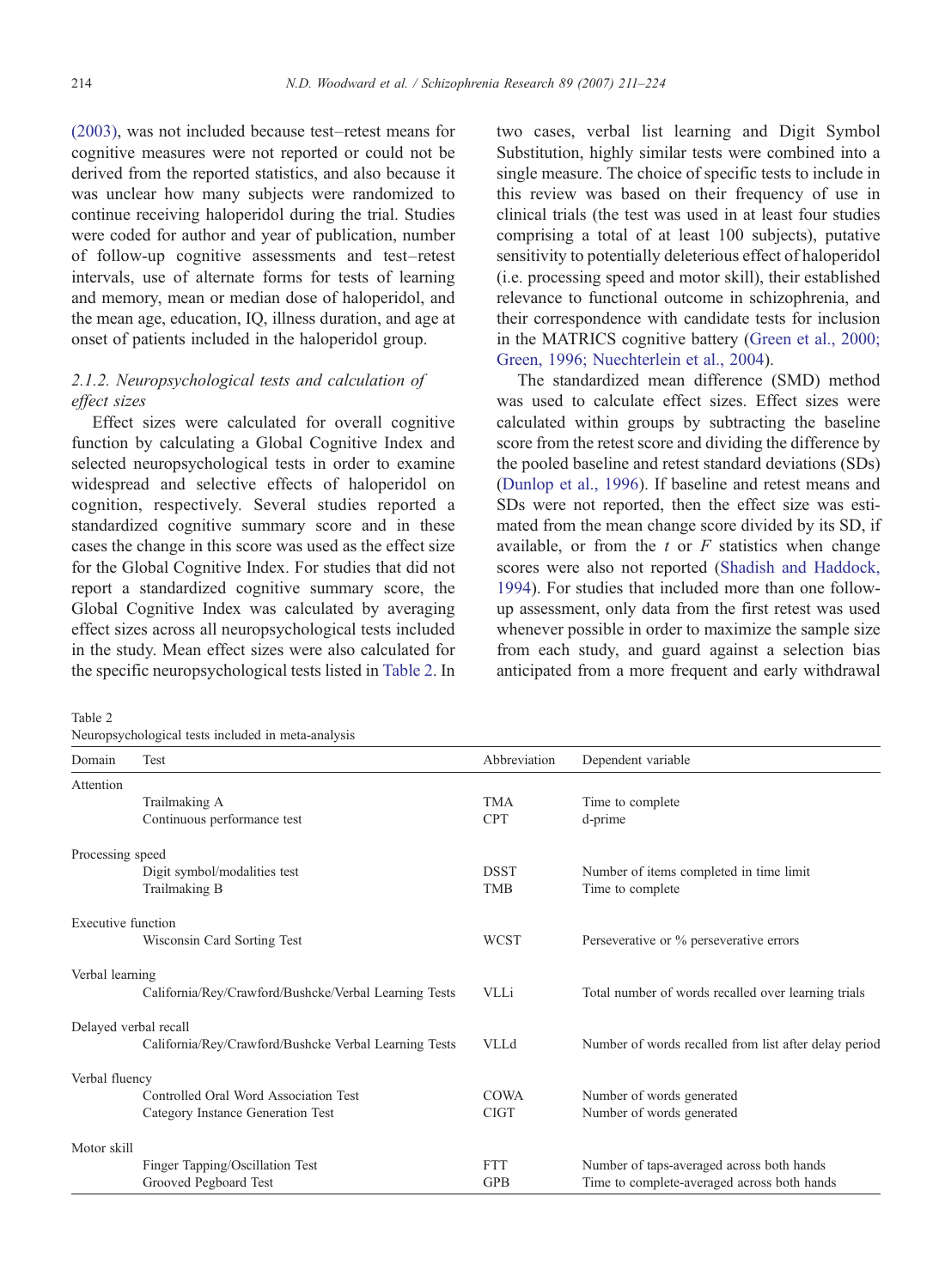of patients assigned to haloperidol arms. Fourteen studies included only one re-test or reported data from the first re-test that could be used to calculate effect sizes [data were provided upon request from study authors for two trials [\(Keefe et al., 2006; Purdon et al., 2000](#page-12-0))]. Trial endpoint data were used to calculate effect sizes for the remaining two studies (see [Table 1\)](#page-2-0). It is unlikely that these two trials produced exaggerated effect sizes given that the LOCF data used to calculate effect sizes for one, [Purdon et al. \(2001\)](#page-12-0), was based on a total of 11 subjects, of which only 3 completed a third and final assessment, and inspection of the figures included in the original report of the other study, [Rosenheck et al. \(2003\),](#page-12-0) indicated that patients within the haloperidol arm did not demonstrate any additional changes in cognition beyond the first re-test.

A weighted average effect size and 95% confidence interval (CI) was then calculated for the Global Cognitive Index and the selected neuropsychological tests by combining effect sizes across studies according to the fixed effects model ([Hedges and Vevea, 1998\)](#page-12-0). The fixed effects model was used because we were interested in drawing conclusions about the specific set of published atypical vs. typical APD clinical trials, not the more general issue of cognitive change with typical APDs. To assess the degree of variance in effect sizes across studies, a measure of effect size heterogeneity, the  $Q$  statistic, was also calculated for each neuropsychological test [\(Hedges,](#page-12-0) [1994](#page-12-0)). The critical alpha for the  $Q$  statistic was set at .10 [\(Petitti, 2001\)](#page-12-0). When the assumption of homogeneity was rejected the effect sizes were combined using the random effects model [\(Hedges and Vevea, 1998](#page-12-0)). The weighted mean effect size, 95% CI, along with the total number of studies and subjects at follow-up for each neuropsychological test are reported. In addition, publication bias, the tendency for studies reporting significant effects to be more likely published than studies that did not find significant effects, was assessed by plotting Global Cognitive Index effect sizes against sample size (i.e. Funnel Plot). An absence of publication bias is usually assumed if the shape of the plot approximates the shape of a inverted funnel with greater spread of effect sizes around the mean for studies with smaller sample sizes than those with larger sample sizes [\(Begg, 1994](#page-11-0)).

#### 2.1.3. Haloperidol dose and moderator variable analysis

Two methods were employed to examine potential associations between haloperidol dose and the magnitude of cognitive change observed. First, studies were divided into two groups, those that used a low dose of haloperidol  $($  < 10 mg) and those that used a higher dose ( $>$  10 mg), and compared on the Global Cognitive Index and each

neuropsychological test. A cutoff of 10 mg was used because a recent dose response review of haloperidol in clinical trials indicated that 10 mg is the upper boundary of the maximal effective dose of haloperidol [\(Davis and](#page-11-0) [Chen, 2004](#page-11-0)). Comparisons between studies were carried out by partitioning the overall  $Q$  statistic into a between  $(Q<sub>BET</sub>)$  and within  $(Q<sub>W</sub>)$  groups component [\(Hedges,](#page-12-0) [1994\)](#page-12-0). A categorical moderator variable was considered significant if  $Q_{\text{BET}}$  was significant (critical alpha=.05). Second, correlations between haloperidol dose and effect sizes were carried out for the Global Cognitive Index and each neuropsychological test. Two studies [\(Potkin et al.,](#page-12-0) [2001; Liu et al., 2000](#page-12-0)) were excluded from these analyses because the dose of haloperidol (in mg) could not be obtained. Also, the Continuous Performance Test (CPT) was excluded from the stratification analysis because all four studies that reported the haloperidol dose were in the low dose category. Similarly, low vs. high dose contrasts could not be carried out for the Category Instance Generation Test (CIGT) because only one study was classified as high dose. In addition to examining associations between haloperidol dose and cognitive change, contrasts were carried out between studies that limited or did not limit recruitment to treatment refractory patients, and between studies that received or did not receive corporate sponsorship, excluding the Finger Tapping Test (FTT) for which insufficient data were available from studies without corporate sponsorship.

## 2.2. Analysis two: comparison of cognitive change with haloperidol to practice effects

## 2.2.1. Literature search and inclusion criteria for studies of practice effects

The same clinical trials included in Analysis One were included in Analysis Two. Relevant data on practice effects for a subset of the neuropsychological tests included in Analysis One (COWA, DSST, GPB, TMA, and TMB) were identified in three ways. 1) The primary source for identifying studies from which practice effects data could be extracted was the "Practitioner's Guide to Evaluating Change with Neuropsychological Assessment instruments" [\(McCaffrey et al., 2000\)](#page-12-0). This volume consists of an extensive literature review of all studies published between 1970 and 1998 that examined longitudinal changes on over 70 commonly used neuropsychological assessment instruments. 2) Relevant test– retest data from the WAIS-R manuals was also included [\(Wechsler, 1981\)](#page-13-0). 3) Literature searches of the computerized databases Medline and PsycInfo between the years 1998 and 2005 were also carried out. Key search parameters included combinations of the terms Cognition,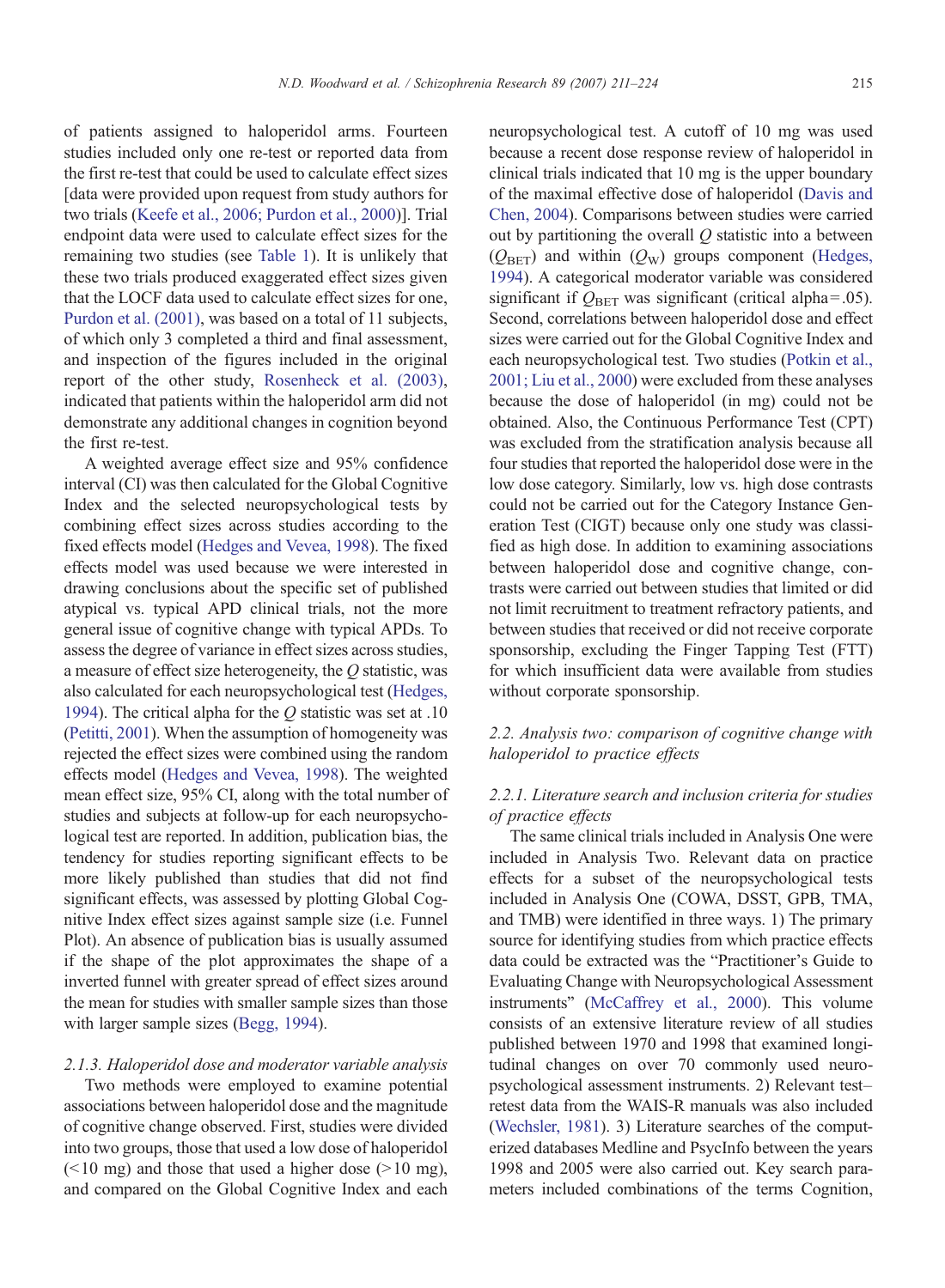Neuropsychology, Neurocognition, Practice Effects, Longitudinal, and Prospective. Finally, the table of contents for the Archives of Clinical Neuropsychology and The Clinical Neuropsychologist, two journals that often publish studies on the psychometric properties of neuropsychological tests, were reviewed from January 1998 to July 2005.

Studies on practice effects were included if they met the following criteria: 1) inclusion of normal, healthy subjects free of any neurological or psychiatric illnesses between the ages of 18 and 65; 2) prospective study design with a baseline assessment and mean retest interval between 2 weeks and 1 year; 3) no intervention of any kind (i.e. pharmacological or surgical) occurred during the test–retest interval (data from placebo control groups was acceptable); 4) a baseline and follow-up sample size of at least 10; 5) results of neuropsychological change were reported for the COWA, CIGT, DSST, GPB, TMA, and TMB; and, 6) with the exception of test manuals, the study was published or 'in press' in a peer reviewed journal as of July 2005. 41 subject samples from 39 independent studies (including WAIS-R manual) met criteria and were included in the meta-analysis. The studies and tests included in each study are presented in Appendix 1 which is available as online supporting material. Practice effects studies were coded for author and year of publication, test–retest interval, age, and, when reported, the mean education and IQ of the sample.

## 2.2.2. Comparison of raw score changes for selected neuropsychological tests

The weighted and un-weighted mean difference between baseline and retest in raw score units was calculated for several neuropsychological tests to compare changes with haloperidol to practice effects. Raw score were used rather than effect sizes because group comparisons using effect sizes require comparable within group standard deviations ([Shadish and Haddock,](#page-13-0) [1994\)](#page-13-0), which may not be the case when comparing patients to controls, and to facilitate interpretation of the findings. Where necessary the WAIS-R manual was used to convert DSST scaled scores back to raw scores. CPT, FTT, WCST, and VLLi/VLLd were not included in this analysis due to the lack of practice effects data on the CPT, the limited number of clinical trials reporting FTT raw scores, the large variety of verbal list learning tests used in clinical trials, limited practice effects data on the WCST and evidence that test–retest reliability for the WCST may differ between control and clinical samples (for review see [Spreen and Strauss, 1998; Lezak, 1995\)](#page-13-0). For the weighted mean difference, the mean change in raw score units between baseline and follow-up was calculated for each study, weighted using the inverse variance method ([Shadish and Haddock, 1994](#page-13-0)), and combined across studies. If the standard deviation of the mean change score was not reported and could not be derived from the reported statistics, it was estimated using the method described by [Follmann et al. \(1992\).](#page-11-0) The un-weighted mean difference was simply the mean retest minus mean baseline test score averaged across studies. Contrasts between haloperidol and practice effects were carried out on the weighted and un-weighted mean change scores using weighted least squares (WLS) regression analysis and standard independent groups ttests or non-parametric alternatives (Mann-Whitney Ztest) when indicated by a significant Levene's test  $(p<.05)$ , respectively. In addition, differences between groups in baseline performance were examined using independent t-tests or a non-parametric alternative (Mann-Whitney Z-test) when indicated by a significant Levene's test ( $p<0.05$ ). The CIGT was not included in the baseline comparison because of slight differences between the versions of the CIGT used in clinical trials and practice effects studies. Specifically, most clinical trials used a three trail version of the CIGT (animal, fruits, and vegetable naming), whereas all practice effects studies used a single trial version (animal naming). Thus, mean scores at baseline could not be compared between groups since haloperidol studies reported the sum of scores across the three trials.

# 2.2.3. Moderator variable analysis

The effects of additional study characteristics including test-retest interval, education, IQ, and use of alternate test forms were examined within the set of practice effects studies to examine their compatibility with clinical trials of cognitive change in schizophrenia. Prior to carrying out the comparisons between haloperidol and practice effects described above, test–retest intervals were compared between groups using *t*-tests or nonparametric tests when appropriate for each neuropsychological test to ensure that they did not differ. Associations between test–retest interval, education, or IQ and neuropsychological test score changes were examined by correlation analysis within the set of practice effects studies to determine if these variables were associated with the magnitude of practice effects. In addition, group differences (practice effects studies vs. schizophrenia clinical trials) on these variables were also examined. Alternate forms exist for the COWA and were used somewhat frequently in studies classified as practice effects. Qualitative review suggests that alternate forms have little impact on the degree of change observed over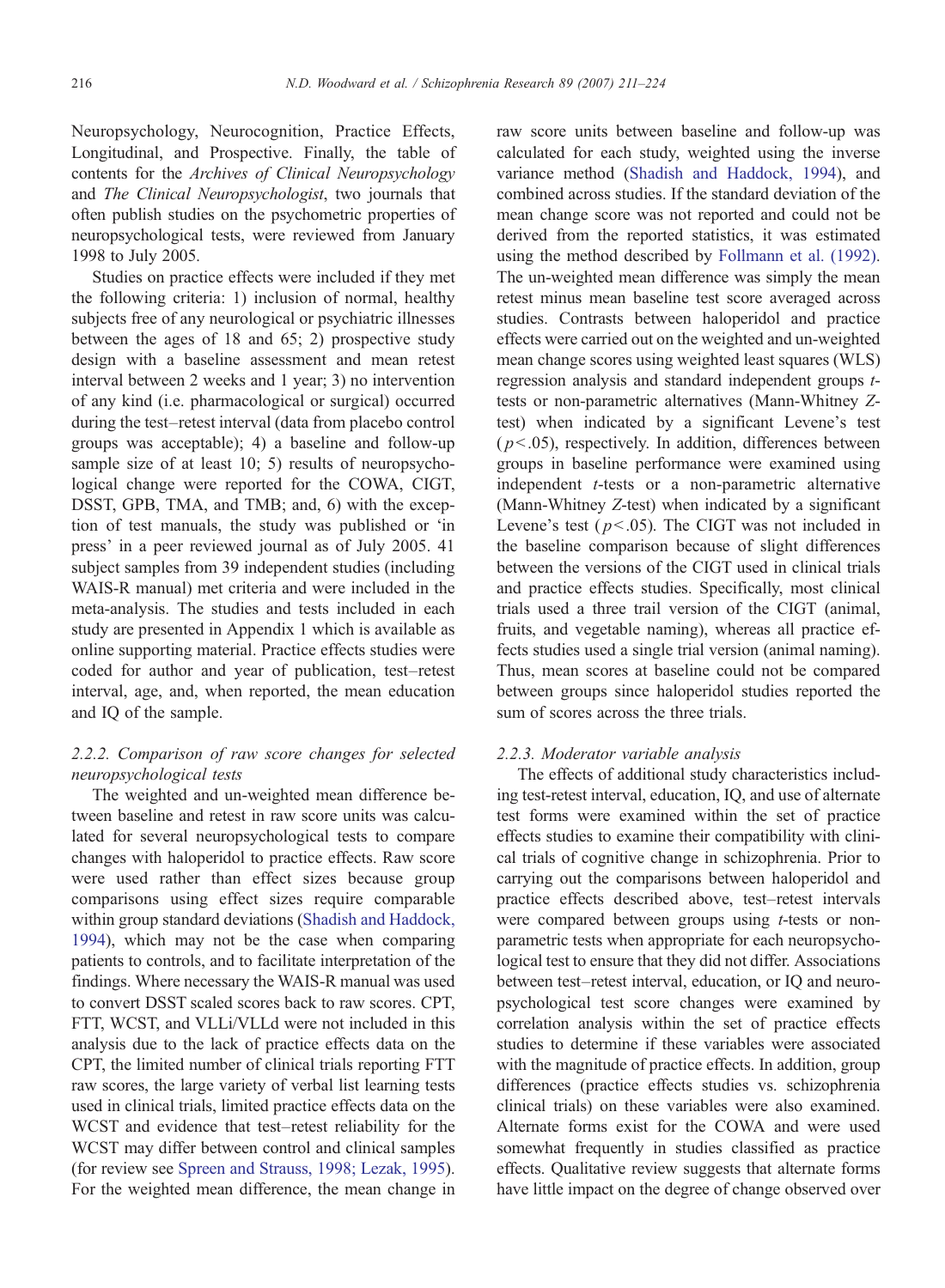time on this test [\(Ruff et al., 1996; Zgaljardic and](#page-12-0) [Benedict, 2001](#page-12-0)). Nonetheless, comparisons were carried out between studies that used alternate forms and those that did not within the set of practice effects studies prior to comparing haloperidol to practice effects.

#### 3. Results

#### 3.1. Analysis one: effect sizes for haloperidol

The combined and dose-stratified sample mean effect sizes and 95% confidence intervals, number of studies and subjects for the Global Cognitive Index and each neuropsychological test are presented in Table 3. The mean Global Cognitive Index effect size was significant (ES = 0.18,  $Z = 3.59$ ,  $p < .001$ ). Comparison between studies classified as low or high dose confirmed that studies classified as a high dose used a higher dose of haloperidol than studies classified as low dose  $(17.5 \pm$ 6.6 vs.  $6.8 \pm 2.6$  mg,  $Z=2.88$ ,  $p<0.005$ ). The mean Global Cognitive Index derived from low dose studies was not significantly different from high dose studies (ES = 0.20 vs. 0.13;  $Q_{\text{BET}}$  = 0.36, p < .548); although the mean Global Cognitive Index for low dose studies was significantly greater than zero  $(ES = 0.20, Z = 3.09,$  $p<.002$ ), but not for high dose studies (ES = 0.13,  $Z=1.43$ ,  $p<.154$ ). The Global Cognitive Index was significantly correlated with haloperidol dose  $(r=-.75,$  $p<.006$ ). However, as shown in Fig. 1, this correlation was largely due to the presence of two outliers [\(Bilder](#page-11-0)



Fig. 1. Correlation between Global Cognitive Index effect sizes and haloperidol dose. The magnitude of the correlation (dashed grey line) with the two outliers included (grey markers) was  $-.75, p<.006$ . The magnitude of the correlation after excluding the two outliers (solid black line) was  $-.18$ ,  $p<.712$ .

[et al., 2002; Buchanan et al., 1994\)](#page-11-0) that used exceptionally high doses of haloperidol, 26.8 mg and 24.5 mg, respectively, compared to the remaining studies, range 2.9–15.5 mg. Removal of these two studies greatly diminished both the magnitude and significance of the correlation ( $r=-.18$ ,  $p<.712$ ). Schizophrenia classification (general vs. treatment refractory) was not related to the Global Cognitive Index and neuropsychological tests (ES = 0.17 vs. 0.20,  $Q_{\text{BET}}$  = 0.05,  $p$  < 820).

Table 3

Neuropsychological change with low dose  $(10 \text{ mg})$  or high dose  $(210 \text{ mg})$  haloperidol in controlled trials

| Test                |          | All haloperidol studies |            |                                  |                                      |   |       | Low dose haloperidol |                           |                                            | High dose haloperidol |     |             |                            |                                      |
|---------------------|----------|-------------------------|------------|----------------------------------|--------------------------------------|---|-------|----------------------|---------------------------|--------------------------------------------|-----------------------|-----|-------------|----------------------------|--------------------------------------|
|                     | $\kappa$ | N                       | ES         | 95%CI                            | Test-retest<br>Interval <sup>a</sup> |   | $k$ N | ES                   | 95%CI                     | Test-retest $k$ N<br>Interval <sup>a</sup> |                       |     | ES          | 95%CI                      | Test-retest<br>Interval <sup>a</sup> |
| Global<br>Cognitive | 14       | 611                     | $0.18^{b}$ |                                  | $.08-0.28$ 14.4 (11.0) 6 392         |   |       | 0.20 <sup>b</sup>    | $0.07 - 0.33$ 8.0 (7.0)   |                                            | 6                     |     | 173 0.13    | $-0.05-0.31$ 22.7 (19.0)   |                                      |
| Index               |          |                         |            |                                  |                                      |   |       |                      |                           |                                            |                       |     |             |                            |                                      |
| <b>CPT</b>          |          | 5 313                   | $0.20^{b}$ | $0.05 - 0.35$                    | $9.6(12.0)$ 4 294                    |   |       | $0.22^{b}$           |                           | $0.06 - 0.38$ 9.0 (10.0)                   |                       |     |             |                            |                                      |
| <b>TMA</b>          |          | 6 231                   | 0.15       | $-0.03 - 0.33$                   | 8.3(7.0)                             |   | 2 151 | 0.07                 | $-0.15 - 0.29$ 8.7 (8.0)  |                                            | 3                     | 53  | 0.22        | $-0.16 - 0.60$             | 9.0(9.0)                             |
| <b>DSST</b>         | 9        | 475                     | $0.13^{b}$ | $0.01 - 0.25$                    | $18.4(12.0)$ 5 344                   |   |       | 0.13                 | $-0.02 - 0.28$ 30.5(28.0) |                                            | 4                     | 131 | 0.13        | $-0.09 - 0.35$             | 8.8(8.0)                             |
| <b>TMB</b>          | 11       | 384                     | 0.09       | $-0.04 - 0.23$ 15.6 (10.0) 4 179 |                                      |   |       | 0.02                 | $-0.18 - 0.22$ 7.5 (7.0)  |                                            | 6                     | 178 | 0.12        | $-0.08 - 0.32$ 22.7 (19.0) |                                      |
| <b>WCST</b>         | 10       | 491                     | 0.02       | $-0.10 - 0.14$ 15.6(11.0)        |                                      |   | 6 359 | $-0.01$              | $-0.16 - 0.13$ 8.0 (7.0)  |                                            | 4                     | 132 | 0.12        | $-0.11 - 0.33$ 27.0 (23.0) |                                      |
| VLLi                | 11       | 538                     | $0.32^{b}$ |                                  | $0.19 - 0.43$ 15.8 (12.0) 6 371      |   |       | $0.37^{b}$           | $0.23 - 0.51$ 8.0 (7.0)   |                                            | 5.                    | 167 | $0.20^{b}$  |                            | $0.00-0.40$ 25.2 (24.0)              |
| <b>VLLd</b>         |          | 7 420                   | $0.27^{b}$ |                                  | $0.14 - 0.40$ 14.5 (8.0)             |   | 3 252 | $0.22^{b}$           | $0.05 - 0.39$ 8.7 (8.0)   |                                            | 3                     | 141 | $0.28^{b}$  |                            | $0.06 - 0.50$ 23.3 (14.0)            |
| <b>COWA</b>         | 12       | 553                     | 0.05       | $-0.07-0.17$ 15.4 (11.0) 6       |                                      |   | 372   | 0.04                 | $-0.10 - 0.18$ 8.0 (7.0)  |                                            | 5.                    | 154 | 0.00        | $-0.21 - 0.21$ 26.4 (24.0) |                                      |
| <b>CIGT</b>         | 5.       | 349                     | $-0.09$    | $-0.24 - 0.06$                   | $9.5(10.0)$ 4                        |   | 330   | $-0.06$              | $-0.21 - 0.09$ 9.5 (10.0) |                                            |                       | 19. | $-0.68$     | $-1.33 - 0.05$ 10.0 (10.0) |                                      |
| <b>FTT</b>          | 4        | 128                     | $-0.05$    | $-0.30 - 0.20$                   | 16.0(13.0)                           | 2 | 92    | $-0.06$              | $-0.35 - 0.23$ 9.0(9.0)   |                                            | 2                     |     | $36 - 0.04$ | $-0.50 - 0.43$ 23.0 (23.0) |                                      |
| <b>GPB</b>          | 5.       | 196                     | 0.01       | $-0.17-0.019$                    | 20.4(8.0)                            | 3 | 104   | $-0.08$              | $-0.34 - 0.18$ 6.0 (6.0)  |                                            | $\mathfrak{D}$        | 92  | 0.09        | $-0.17 - 0.35$ 42.0 (42.0) |                                      |

Number of effect sizes  $(k)$ , number of subjects  $(N)$ , mean effect size (ES), and test–retest interval in weeks. <sup>a</sup> Mean (median) in weeks.

<sup>b</sup> Effect size significantly greater than 0.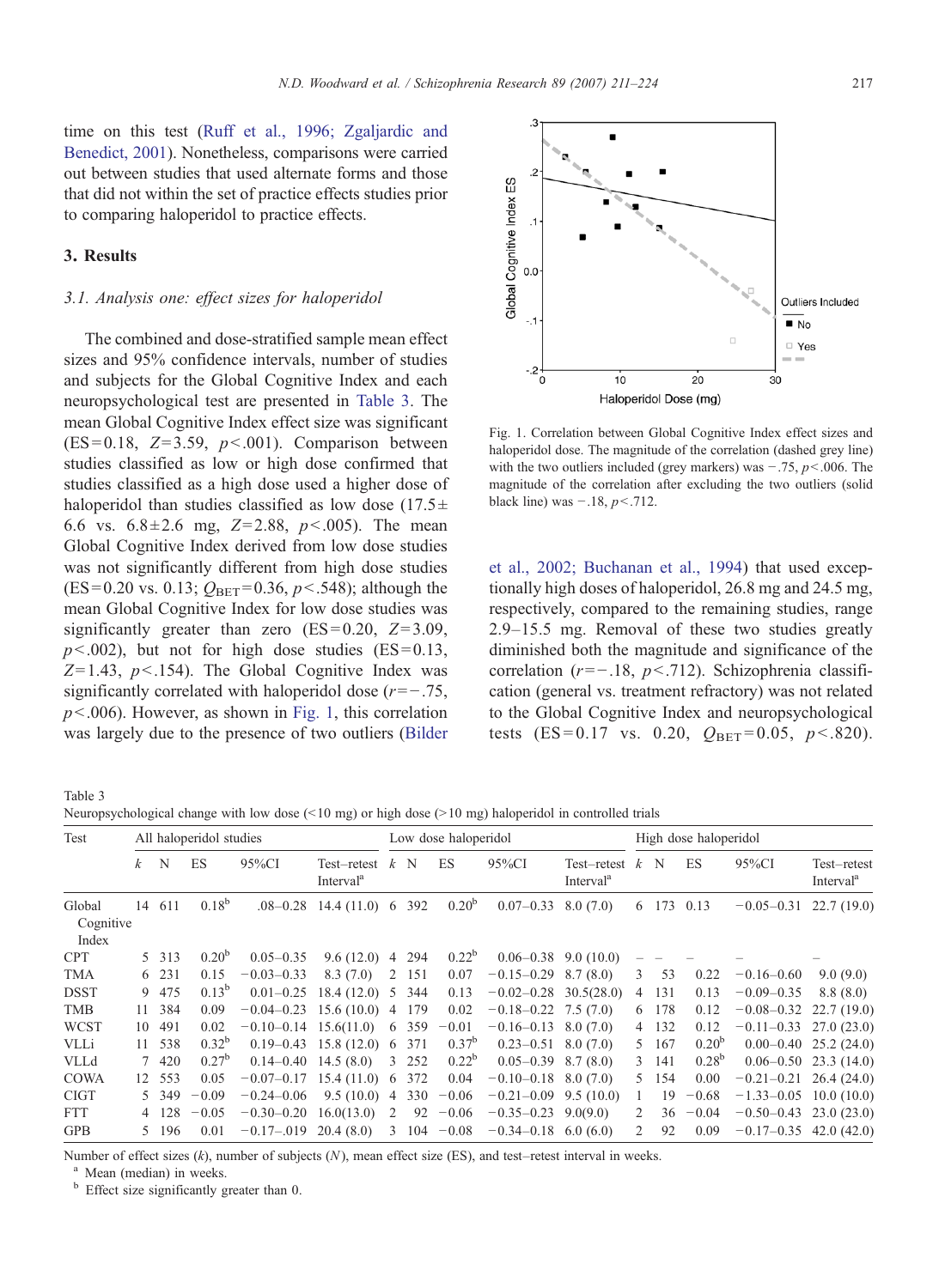<span id="page-7-0"></span>

Fig. 2. Funnel plot of Global Cognitive Index effect sizes. This scatter plot graphs effect size for the Global Cognitive Index on the X-axis with study sample size at retest on the Y-axis. In the absence of publication bias, the shape of the plot should resemble an inverted funnel with effect sizes derived from studies with smaller sample sizes demonstrating greater variability than studies with larger sample sizes. The shape of the funnel plot for the studies included in current metaanalysis roughly approximates an inverted funnel arguing against the presence of significant publication bias.

Corporate sponsorship (yes vs. no) was also unrelated to Global Cognitive Index effect sizes (ES=0.20 vs. 0.16,  $Q_{\text{BET}} = 0.15$ ,  $p > .698$ ). In addition, corporate sponsored studies did not use a significantly higher dose of haloperidol than studies that were independently funded  $(9.0 \pm 4.5 \text{ vs. } 15.3 \pm 8.7, t(10) = 1.59, p<1.45)$ . Examination of the funnel plot presented in Fig. 2 does not indicate the presence of significant publication bias. In general, studies with larger sample sizes yielded effect sizes closer to the mean, whereas studies with smaller sample sizes yielded more variable effect sizes that were roughly distributed evenly above and below the mean effect size.

For specific neuropsychological measures, the mean effect sizes for CPT  $(ES=0.22)$ , DSST  $(ES=0.13)$ , VLLi ( $ES = 0.31$ ), and VLLd ( $ES = 0.27$ ) were significantly greater than zero. No studies classified as low dose yielded larger effect sizes for any neuropsychological measure. A significant inverse correlation between dose and VLLi effect sizes was observed  $(r=$  $-0.63$ ,  $p < .041$ ). No additional significant correlations were observed between haloperidol dose and change on specific neuropsychological tests. The effect sizes for VLLi and VLLd remained significant when the analysis was restricted to studies that used alternate test forms (VLLi: ES = 0.28,  $Z=2.89$ ,  $p < .004$ ; VLLd = 0.27,  $Z=3.98$ ,  $p<.001$ ). No effect size was calculated using the random effects model. The moderator variables schizophrenia classification and corporate sponsorship were not associated with any neuropsychological measure.

# 3.2. Analysis two: comparison of cognitive change with haloperidol to practice effects

#### 3.2.1. Practice effects: moderator variable analysis

No significant correlations were observed between practice effects and test–retest interval, age, IQ, or education on any neuropsychological test within the set of practice effects studies. The mean re-test interval did not differ between haloperidol and practice effects studies for any neuropsychological test. The mean age of the subjects included in practice effects studies did not differ from the mean age of patients included in the haloperidol arms of clinical trials  $(38.7 \pm 11.8 \text{ vs. } 34.6 \pm 11.8 \text{ vs. } 34.6 \pm 11.8 \text{ vs. } 34.6 \pm 11.8 \text{ vs. } 34.6 \pm 11.8 \text{ vs. } 34.6 \pm 11.8 \text{ vs. } 34.6 \pm 11.8 \text{ vs. } 34.6 \pm 11.8 \text{ vs. } 34.6 \pm 11.8 \text{ vs. } 34.6 \pm 11.8 \text{ vs. } 34.$ 6.7;  $Z=0.87$ ,  $p<.387$ ). The 23 practice effects studies reporting the mean education of the subjects included was significantly greater than the mean education level derived from the 7 haloperidol studies that reported education level  $(13.6 \pm 1.6 \text{ vs. } 12.0 \pm 0.7; t(28) = 2.55,$ 

Table 4

Raw score changes on selected neuropsychological tests with haloperidol compared to practice effects

| Test        | Haloperidol |     |           |               |                  |               |                       |    | Practice effects |          |              |             |              |                       |  |  |
|-------------|-------------|-----|-----------|---------------|------------------|---------------|-----------------------|----|------------------|----------|--------------|-------------|--------------|-----------------------|--|--|
|             | k           | N   | Weighted  |               | Un-weighted      |               | Test-retest           | k  | N                | Weighted |              | Un-weighted |              | Test-retest           |  |  |
|             |             |     | Mean      | 95% CI        | Mean             | 95% CI        | interval <sup>a</sup> |    |                  | Mean     | 95% CI       | Mean        | 95% CI       | interval <sup>a</sup> |  |  |
| <b>TMA</b>  | 6           | 231 | 3.2       | $-3.6 - 9.7$  | 9.1              | $-3.3 - 21.5$ | 8.3(7.0)              | 18 | 785              | 2.0      | $1.1 - 2.9$  | 4.2         | $3.0 - 5.3$  | 16.2(7.0)             |  |  |
| <b>DSST</b> |             | 384 | $0.9^{b}$ | $-0.1 - 1.8$  | $0.7^{b}$        | $-0.6 - 2.0$  | 11.7(12.0)            | 13 | 581              | 3.5      | $2.7 - 4.2$  | 3.2         | $2.2 - 4.2$  | 10.8(4.5)             |  |  |
| <b>TMB</b>  | 8           | 324 | 8.9       | $-0.1 - 17.9$ | 14.5             | $0.8 - 28.3$  | 15.7 (10.0)           | 21 | 981              | 4.7      | $3.4 - 5.9$  | 6.4         | $4.5 - 8.3$  | 15.6(8.0)             |  |  |
| <b>COWA</b> |             | 542 | $0.3^{b}$ | $-3.5-1.1$    | 0.9 <sup>b</sup> | $-0.5-2.3$    | 14.0 (10.0)           | 16 | 769              | 2.7      | $2.0 - 3.4$  |             | $1.7 - 3.7$  | 15.4(4.0)             |  |  |
| <b>CIGT</b> |             | 349 | $-0.7$    | $-2.3 - 0.9$  | $-1.8$           | $-7.0 - 3.5$  | 9.6(10.0)             | 4  | 144              | 0.8      | $-0.9 - 2.4$ | 0.0         | $-1.6 - 1.5$ | 17.5(7.0)             |  |  |
| <b>GPB</b>  | 4           | 185 | 0.5       | $-7.8 - 8.8$  | 1.7              | $-7.7 - 11.0$ | 29.5(30.0)            | 4  | 698              | 2.4      | $1.5 - 3.3$  | 2.5         | $1.9 - 6.9$  | 16.5(16.0)            |  |  |

<sup>a</sup> Mean (median) in weeks.

<sup>b</sup> Significantly different than practice effects.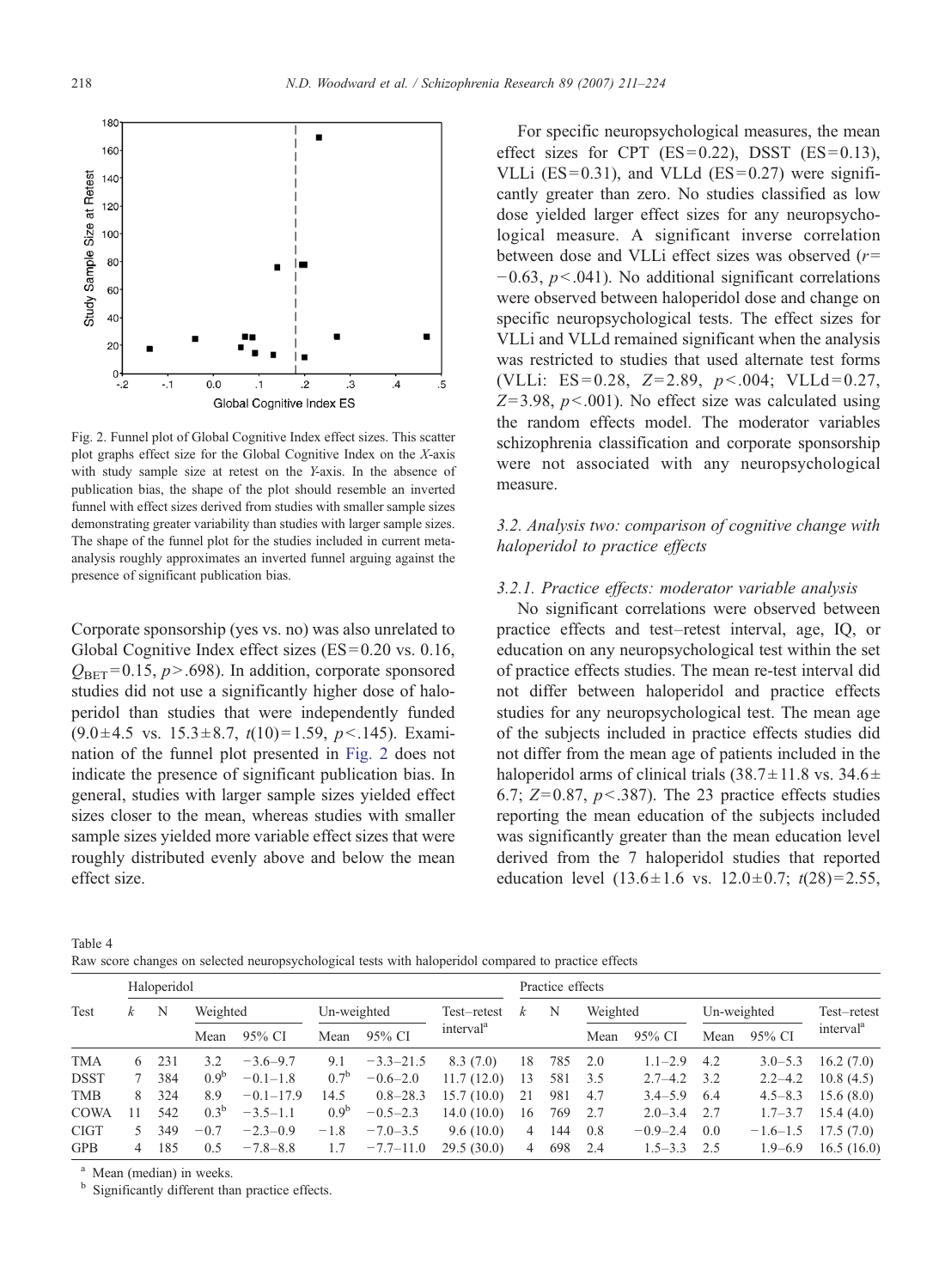$p<0.018$ ). Mean IQ for practice effects studies reported was higher than the mean IQ for haloperidol studies  $(108.7 \pm 5.9 \text{ vs. } 74.6 \pm 31.6; \text{ Mann-Whitney } Z=3.00,$  $p<.004$ ). However, this finding should be interpreted cautiously as only 4 out 14 clinical trials and 15 out of 39 practice effects studies reported mean IQ. The degree of practice effects observed on the COWA was approximately the same for studies that used alternate forms compared to those that did not (WLS: 2.3 vs. 2.9,  $F<0.68$ ,  $p<.426$ ; t-test: 1.7 vs. 3.3,  $t(14)<1.82$ ,  $p<100$ ). As such, COWA scores were combined across practice effects studies regardless of whether or not alternate forms were used.

## 3.2.2. Cognitive change with haloperidol compared to practice effects

The weighted and un-weighted mean change scores, 95% confidence intervals, and test–retest intervals of each neuropsychological test for haloperidol and practice effects are presented in [Table 4.](#page-7-0) Both the weighted mean and un-weighted mean COWA and DSST change scores with haloperidol were less than practice effects (COWA: WLS  $F(1,25) = 15.59, p < .002;$  $t(25)=2.31, p<0.30;$  DSST: WLS  $F(1,18)=19.78,$  $p < .001$ ;  $t(18) = 3.36$ ,  $p < .004$ ). Scatter plots showing the improvement observed in each study for DSST and COWA are presented in Fig. 3. No significant differences were observed on any of the remaining tests. At baseline, studies of practice effects reported significantly higher scores for all neuropsychological tests than haloperidol clinical trials, with the exception of the CIGT which was excluded from this analysis. The means at baseline for each test in the haloperidol and practice effects groups are presented in Table 5 of the online supporting material.

#### 4. Discussion

The present study details the effect of haloperidol on cognitive performance in patients with schizophrenia assigned to receive haloperidol in clinical trials comparing haloperidol to an atypical APD. The analyses were undertaken to quantitatively address several important threats to the validity of prior assertions that atypical APDs directly improve cognitive skills in schizophrenia. Contrary speculation has attributed the apparent benefit of atypical APD to an indirect benefit derived from an avoidance of the detrimental effects of typical APD or to avoidance of inappropriately high doses of typical APDs. If accurate, this speculation would undermine the attribution of benefits to the atypical APD along with pharmacological models, such as enhanced DA release in the prefrontal cortex, developed to account for the apparent benefit. The results of this analysis provide some support for the indirect-action hypothesis, but not at a level that challenges the overall direct hypothesis.

An important prediction of the indirect-action hypothesis is that cognitive benefits would not be observed with haloperidol, and that the absence of benefit would be most robust with higher doses of the medication. The current results provided only circumstantial support for these hypotheses. Patients receiving haloperidol in atypical vs. typical APD clinical trials demonstrate improvements relative to baseline scores on tests of attention, processing speed, and new verbal learning and memory. In most cases the mean effect sizes are



Fig. 3. Raw score changes on the (A) COWA and (B) DSST with haloperidol compared to practice effects. Solid black line represents the un-weighted mean change score within each group.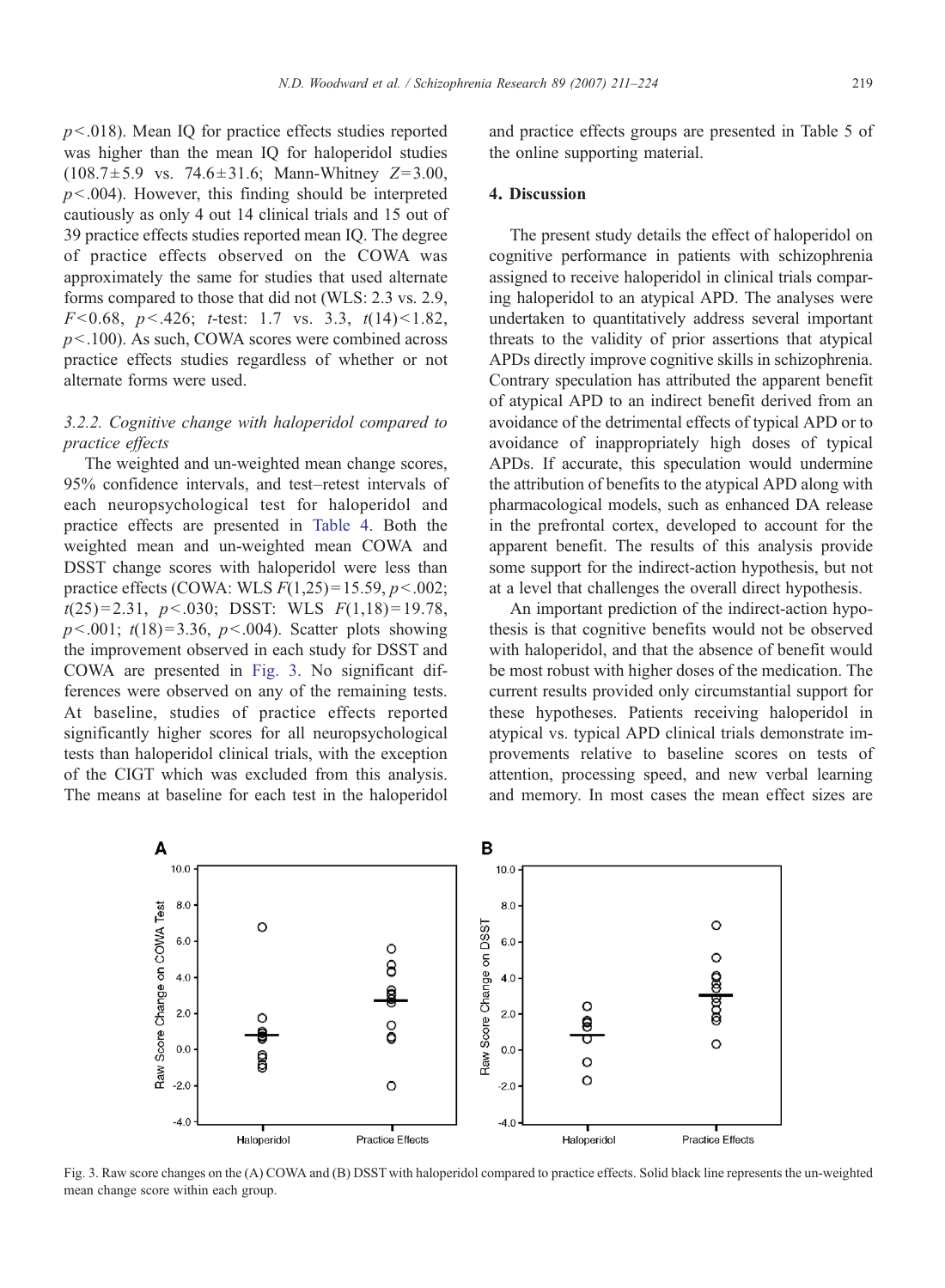remarkably similar between studies that used a low dose of haloperidol  $(510 \text{ mg})$  and those that used a higher dose  $(>10$  mg). In contrast, correlation analyses identified an inverse relationship between haloperidol dose and improvement in overall cognitive function and change on tests of verbal learning. However, it was clear that the inverse correlation observed between haloperidol dose and change in overall cognitive function was due to two studies [\(Buchanan et al., 1994; Bilder et al.,](#page-11-0) [2002](#page-11-0)) that used exceptionally high doses of haloperidol (24.5 and 26.8 mg, respectively) compared to the range used in the remaining studies (2.9 to 15.5 mg). Thus, for the most part, these findings do not support speculation that some clinical trials of atypical APDs vs. haloperidol were biased towards identifying positive effects of atypical APDs on cognition because they utilized too high a dose of haloperidol in the control arms. Nonetheless, the available data suggests that doses approaching or exceeding 25 mg may be associated with less cognitive improvement, or slight decrement, and patients receiving such a high dosing are an inappropriate comparison group for studying the cognitive effects of atypical APDs. There was no evidence that corporate sponsorship influenced effects for cognitive change with haloperidol or that corporate sponsored studies used higher doses of haloperidol in the control arms of atypical vs. typical APD clinical trials.

The current results from Analysis One are similar in many respects to the meta-analysis of cognitive change with typical APDs carried out by [Mishara and Goldberg](#page-12-0) [\(2004\),](#page-12-0) despite the fact that only one clinical trial included in the current review was also included in the earlier meta-analysis. The effect size for overall cognitive change with haloperidol reported herein was 0.18, which is consistent with the 0.22 improvement identified for typical APDs as a class reported by [Mishara and Goldberg \(2004\)](#page-12-0). Moreover, consistent with [Mishara and Goldberg \(2004\)](#page-12-0), studies classified as high dose did not yield larger effect sizes for change in overall cognitive function, although the present data adds the important caveat that extremely high dosings may have a negative impact. In contrast to the [Mishara](#page-12-0) [and Goldberg \(2004\)](#page-12-0) meta-analysis, we also examined dose effects on specific neuropsychological tests. This revealed a specific negative effect of dose on verbal list learning, which differed from the majority of cognitive domains, which showed little impact of dose.

A second prediction of the indirect-action hypothesis is that haloperidol masks the normal performance gains anticipated from repeated presentation of a neuropsychological instrument, thus resulting in apparent atypical APD improvements that are nothing more than normal practice effects. The present analysis offered weak support for this hypothesis. Most of the instruments with data available for comparison (TMA, TMB, CIGT, GPB) gave no indication of practice effects different from the normative samples. Caution is warranted when interpreting the results for the CIGT though as practice effects estimates for this test were based on the single trail version, whereas most clinical trials used a three trial version. Thus, it is possible that the improvement might have reached significance on the three trial version, although this seems unlikely given that the unweighted mean raw score improvement on the single trial version was exactly zero. The DSST and the COWA, however, produced less change in the haloperidol arms compared to the improvement expected from the normative samples. Although slight improvement was observed on the DSST in the haloperidol groups, it was diminished relative to normal. The COWA did not show improvement in the haloperidol groups, and this was less than the gain observed in the normative samples. Thus, although haloperidol does not cause a generalized deficit in the ability to learn from prior exposure, it may contribute to circumscribed reductions in the practice effects observed on a test of visuomotor tracking with translation (DSST) and on a test of verbal fluency (COWA).

There are several important caveats to the application of normative practice effects data to clinical trials comparisons that must be noted. First, it is possible that the absence of expected practice effects on the COWA and DSST in patients receiving haloperidol is a reflection of the illness rather than a consequence of treatment. Several findings argue against this. In the largest study of its kind, [Heaton et al. \(2001a\)](#page-11-0) examined longitudinal changes on over 20 neuropsychological tests, almost all of which were included in our metaanalysis, in a sample of 142 schizophrenia patients and 206 controls. They found that patients demonstrated the same degree of change over approximately 16 months. Moreover, no differences in practice effects were observed between patients and controls when subjects were stratified by short or long test–retest intervals. Similarly, two smaller investigations that included first episode, drug naive patients by [Fagerlund et al. \(2004\)](#page-11-0) and [Hill et al. \(2004\)](#page-12-0) also found that patients show the same degree of change as matched control samples on many of the same neuropsychological tests included in the current review after test–retest intervals of 13 and 6 weeks, respectively. Taken together, these findings suggest that at the group level, patients with schizophrenia and controls demonstrate comparable practice effects on the measures included in our meta-analysis. In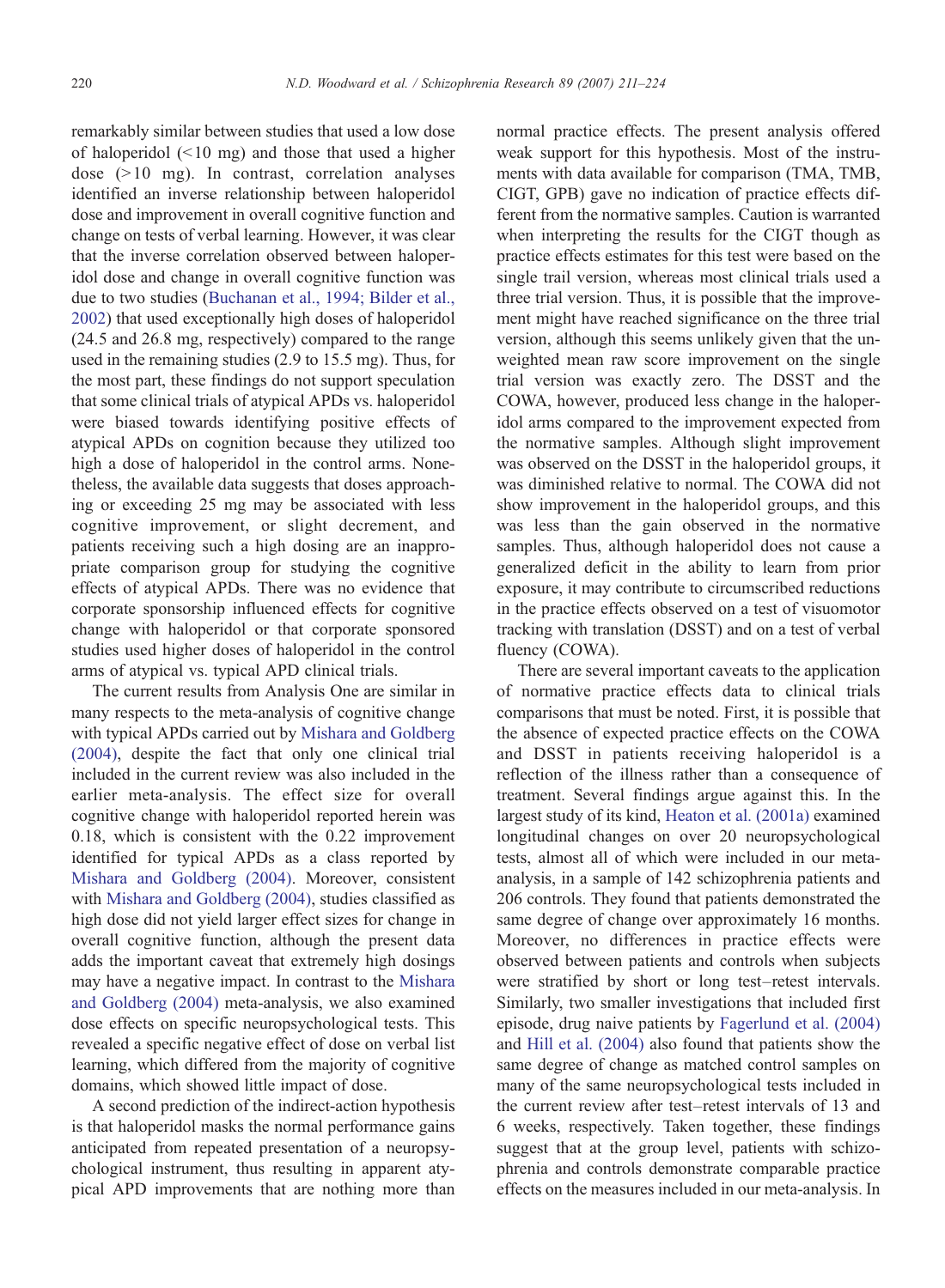fact, one double-blind, random assignment study of 21 patients found that patients withdrawn from haloperidol for three weeks actually demonstrated less improvement on the WMS-R General Memory index, but not on the TMA and TMB tests of attention, than patients maintained on a stable dose of haloperidol [\(Gilbertson and](#page-11-0) [van Kammen, 1997](#page-11-0)). In contrast, [Hill et al. \(2004\)](#page-12-0) found that neuroleptic naive patients did not demonstrate any improvement in verbal learning and memory following six weeks of treatment with either haloperidol or risperidone, a finding that is incongruent with the results reported by [Gilbertson and van Kammen \(1997\)](#page-11-0) and the results from Analysis One reported in the current review which found robust improvement on tests of verbal learning and memory with haloperidol, even when alternate test forms are used. Thus, there is conflicting evidence as to whether or not changes in verbal learning over time reflect an improvement associated with haloperidol, normal practice effects, or a reduction in normal practice effects associated with illness itself. Regardless, the ambiguity surrounding prospective changes in verbal learning and memory has little bearing on the results reported herein from Analysis Two given that tests of learning and memory were not included in the practice effects comparison and that considerable evidence suggests that patients demonstrate intact practice effects on the remaining neuropsychological measures included in the meta-analysis.

In addition to the ambiguities potentially introduced by the disease state, the suitability of a comparison between normative retest results and prospective assessments within clinical trials may be influenced by test–retest interval, age, type of test (i.e. learning and memory or psychomotor), and possibly overall cognitive ability and education [\(Dikmen et al., 1999; Heaton](#page-11-0) [et al., 2001b; Temkin et al., 1999](#page-11-0)). In general, tests of learning and memory are especially vulnerable to practice effects particularly when test–retest intervals are short; although the use of alternate test forms can substantially reduce and even eliminate practice effects on some measures ([Benedict and Zgaljardic, 1998](#page-11-0)). However, for tests other than learning and memory, test–retest interval appears to exert only a minimal effect on the degree of practice effects demonstrated, at least at intervals ranging from several weeks to months [\(Levine et al., 2004; Dikmen et al., 1999; Basso et al.,](#page-12-0) [2002\)](#page-12-0). For example, practice effects on the WAIS-III are similar in magnitude after 3 or 6 month test–retest intervals [\(Basso et al., 2002](#page-11-0)). The absence of significant correlations between practice effects and test–retest intervals among the studies included in the current metaanalysis is consistent with these findings. It is unlikely

though that differential practice effects over varying retest intervals influenced the current results given that test–retest intervals were comparable between haloperidol and practice effects studies for each neuropsychological test included in Analysis Two. The effects of additional factors such as age, education, and overall cognitive ability on practice effects are less well understood. There is evidence that older subjects may demonstrate less practice effects than younger subjects, and subjects with greater overall cognitive ability or more education may demonstrate greater practice effects than subjects with less education and lower overall cognitive abilities [\(Dikmen et al., 1999; Heaton et al.,](#page-11-0) [2001b\)](#page-11-0); although the effects of these two variables appear to account for only a very small proportion of the variance in practice effects ([Levine et al., 2004; Salinsky](#page-12-0) [et al., 2001](#page-12-0)). The fact that patients included in the haloperidol studies had significantly lower overall cognitive function (as indicated by IQ) and less education than subjects included in the normative samples of practice effects may suggest that the practice effects estimated here overestimated the degree of practice effects expected in schizophrenia patients. However, available evidence suggests otherwise. Specifically, [Heaton et al. \(2001a,b\)](#page-11-0) did not identify any difference in practice effects between controls and patients, despite the fact that patients demonstrated a significant deficit in overall cognitive function and were significantly less educated compared to controls. Moreover, no differences in practice effects were observed even when patients were stratified into low and high functioning groups at baseline. Similar findings were reported by [Fagerlund et al. \(2004\)](#page-11-0) and [Hill et al. \(2004\)](#page-12-0) in neuroleptic naïve patients retested after intervals of 13 and 6 weeks, respectively. The fact that cognitive change with haloperidol was less than practice effects on only two measures suggests that even if the practice effects calculated here are inappropriately high, the effects of haloperidol on practice effects appear rather mild and limited to two tests.

We believe the results from this meta-analysis are informative, despite the caveats mentioned above. At the very least the results indicate that, contrary to alternate hypotheses, and consistent with a recent, more general meta-analysis of cognitive improvement with typical APDs as a class, cognitive improvement does occur with haloperidol in atypical vs. typical APD clinical trails and that, with the exception of two out of six neuropsychological tests, improvement with haloperidol is equivalent to practice effects. The putative deleterious effects of haloperidol, relative to estimated practice effects are small in magnitude, ranging from approximately two to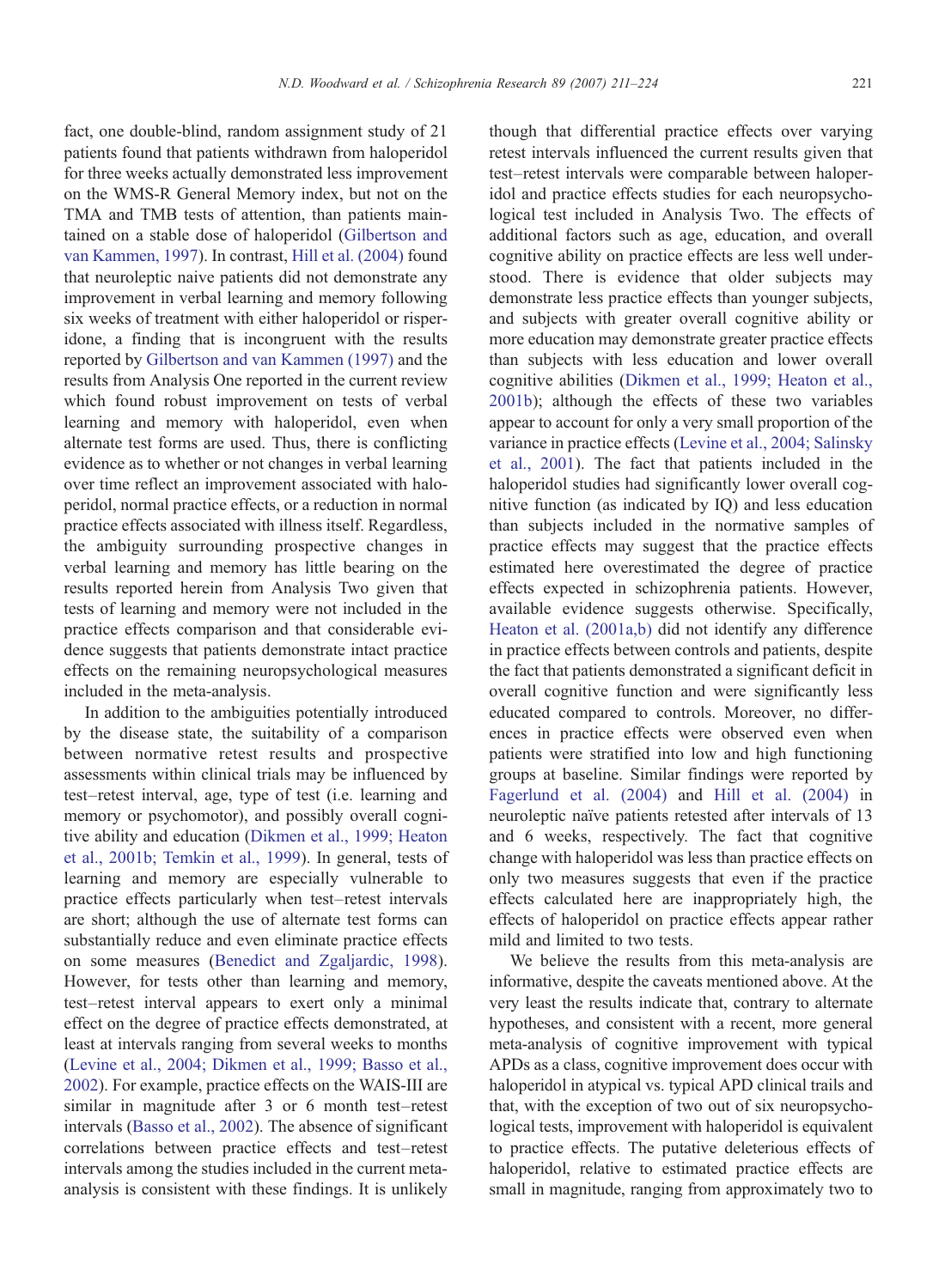<span id="page-11-0"></span>four words on the COWA and approximately two items on the DSST, and appear to be unrelated to clinically relevant doses used to treat schizophrenia. Nonetheless, the results of atypical APD vs. haloperidol trials may have been biased towards identifying a slightly larger benefit with atypical APDs on these two commonly used neuropsychological tests, especially given the apparently subtle pro-cognitive effects of atypical APDs on some neuropsychological instruments. The absence of a relationship between haloperidol dose and cognitive change on these two measures might suggest that haloperidol may impede practice effects on these two measures regardless of the dose used. The existing literature on medication effects in schizophrenia has only rarely attempted to address issues relating to practice effects. The present data suggests that actually estimating such effects can help illuminate current controversies in neuropsychopharmacology.

## Appendix A. Supplementary data

Supplementary data associated with this article can be found, in the online version, at [doi:10.1016/j.schres.](http://dx.doi.org/doi:10.1016/j.schres.2006.08.021) [2006.08.021.](http://dx.doi.org/doi:10.1016/j.schres.2006.08.021)

#### References

- Basso, M.R., Carona, F.D., Lowery, N., Axelrod, B.N., 2002. Practice effects on the WAIS-III across 3- and 6-month intervals. Clin. Neuropsychol. 16, 57–63.
- Bedard, M.A., Scherer, H., Delorimier, J., Stip, E., Lalonde, P., 1996. Differential effects of D2- and D4-blocking neuroleptics on the procedural learning of schizophrenic patients. Can. J. Psychiatry 41, S21–S24.
- Bedard, M.A., Scherer, H., Stip, E., Cohen, H., Rodriguez, J.P., Richer, F., 2000. Procedural learning in schizophrenia: further consideration on the deleterious effect of neuroleptics. Brain Cogn. 43, 31–39.
- Begg, C.B., 1994. Publication bias. In: Cooper, H.M., Hedges, L.V. (Eds.), The Handbook of Research Synthesis. Russell Sage Foundation, New York, pp. 399–409.
- Benedict, R.H., Zgaljardic, D.J., 1998. Practice effects during repeated administrations of memory tests with and without alternate forms. J. Clin. Exp. Neuropsychol. 20, 339–352.
- Bilder, R.M., Goldman, R.S., Volavka, J., Czobor, P., Hoptman, M., Sheitman, B., Lindenmayer, J.P., Citrome, L., McEvoy, J., Kunz, M., Chakos, M., Cooper, T.B., Horowitz, T.L., Lieberman, J.A., 2002. Neurocognitive effects of clozapine, olanzapine, risperidone, and haloperidol in patients with chronic schizophrenia or schizoaffective disorder. Am. J. Psychiatry 159, 1018–1028.
- Blyler, C.R., Gold, J.M., 2000. Cognitive effects of conventional antipsychotics: another look. In: Sharma, T., Harvey, P.D. (Eds.), Cognitive Functioning in Schizophrenia: Characteristics, Correlates, and Treatment. Oxford University Press, pp. 241–265.
- Buchanan, R.W., Holstein, C., Breier, A., 1994. The comparative efficacy and long-term effect of clozapine treatment on neuropsychological test performance. Biol. Psychiatry 36, 717–725.
- Carpenter, W.T., Gold, J.M., 2002. Another view of therapy for cognition in schizophrenia. Biol. Psychiatry 51, 969–971.
- Davis, J.M., Chen, N., 2004. Dose response and dose equivalence of antipsychotics. J. Clin. Psychopharmacol. 24, 192–208.
- Dikmen, S.S., Heaton, R.K., Grant, I., Temkin, N.R., 1999. Test–retest reliability and practice effects of expanded Halstead–Reitan Neuropsychological Test Battery. J. Int. Neuropsychol. Soc. 5, 346–356.
- Dunlop, W.P., Cortina, J.M., Vaslow, J.B., Burke, M.J., 1996. Metaanalysis of experiments with matched groups or repeated measures designs. Psychol. Methods 1, 170–177.
- Fagerlund, B., Mackeprang, T., Gade, A., Glenthoj, B.Y., 2004. Effects of low-dose risperidone and low-dose zuclopenthixol on cognitive functions in first-episode drug-naive schizophrenic patients. CNS Spectr. 9, 364–374.
- Follmann, D., Elliott, P., Suh, I., Cutler, J., 1992. Variance imputation for overviews of clinical trials with continuous response. J. Clin. Epidemiol. 45, 769–773.
- Geddes, J., Freemantle, N., Harrison, P., Bebbington, P., 2000. Atypical antipsychotics in the treatment of schizophrenia: systematic overview and meta-regression analysis. BMJ 321, 1371–1376.
- Gelenberg, A.J., Van Putten, T., Lavori, P.W., Wojcik, J.D., Falk, W.E., Marder, S., Galvin-Nadeau, M., Spring, B., Mohs, R.C., Brotman, A.W., 1989. Anticholinergic effects on memory: benztropine versus amantadine. J. Clin. Psychopharmacol. 9, 180–185.
- Gilbertson, M.W., van Kammen, D.P., 1997. Recent and remote memory dissociation: medication effects and hippocampal function in schizophrenia. Biol. Psychiatry 42, 585–595.
- Gold, J.M., 2004. Cognitive deficits as treatment targets in schizophrenia. Schizophr. Res. 72, 21–28.
- Green, M.F., 1996. What are the functional consequences of neurocognitive deficits in schizophrenia? Am. J. Psychiatry 153, 321–330.
- Green, M.F., Marshall Jr., B.D., Wirshing, W.C., Ames, D., Marder, S.R., McGurk, S., Kern, R.S., Mintz, J., 1997. Does risperidone improve verbal working memory in treatment-resistant schizophrenia? Am. J. Psychiatry 154, 799–804.
- Green, M.F., Kern, R.S., Braff, D.L., Mintz, J., 2000. Neurocognitive deficits and functional outcome in schizophrenia: are we measuring the "right stuff"? Schizophr. Bull. 26, 119–136.
- Green, M.F., Marder, S.R., Glynn, S.M., McGurk, S.R., Wirshing, W.C., Wirshing, D.A., Liberman, R.P., Mintz, J., 2002. The neurocognitive effects of low-dose haloperidol: a two-year comparison with risperidone. Biol. Psychiatry 51, 972–978.
- Harvey, P.D., Keefe, R.S., 2001. Studies of cognitive change in patients with schizophrenia following novel antipsychotic treatment. Am. J. Psychiatry 158, 176–184.
- Harvey, P.D., Green, M.F., McGurk, S.R., Meltzer, H.Y., 2003. Changes in cognitive functioning with risperidone and olanzapine treatment: a large-scale, double-blind, randomized study. Psychopharmacology (Berl) 169, 404–411.
- Harvey, P.D., Rabinowitz, J., Eerdekens, M., Davidson, M., 2005. Treatment of cognitive impairment in early psychosis: a comparison of risperidone and haloperidol in a large long-term trial. Am. J. Psychiatry 162, 1888–1895.
- Heaton, R.K., Gladsjo, J.A., Palmer, B.W., Kuck, J., Marcotte, T.D., Jeste, D.V., 2001a. Stability and course of neuropsychological deficits in schizophrenia. Arch. Gen. Psychiatry 58, 24–32.
- Heaton, R.K., Temkin, N., Dikmen, S., Avitable, N., Taylor, M.J., Marcotte, T.D., Grant, I., 2001b. Detecting change: a comparison of three neuropsychological methods, using normal and clinical samples. Arch. Clin. Neuropsychol. 16, 75–91.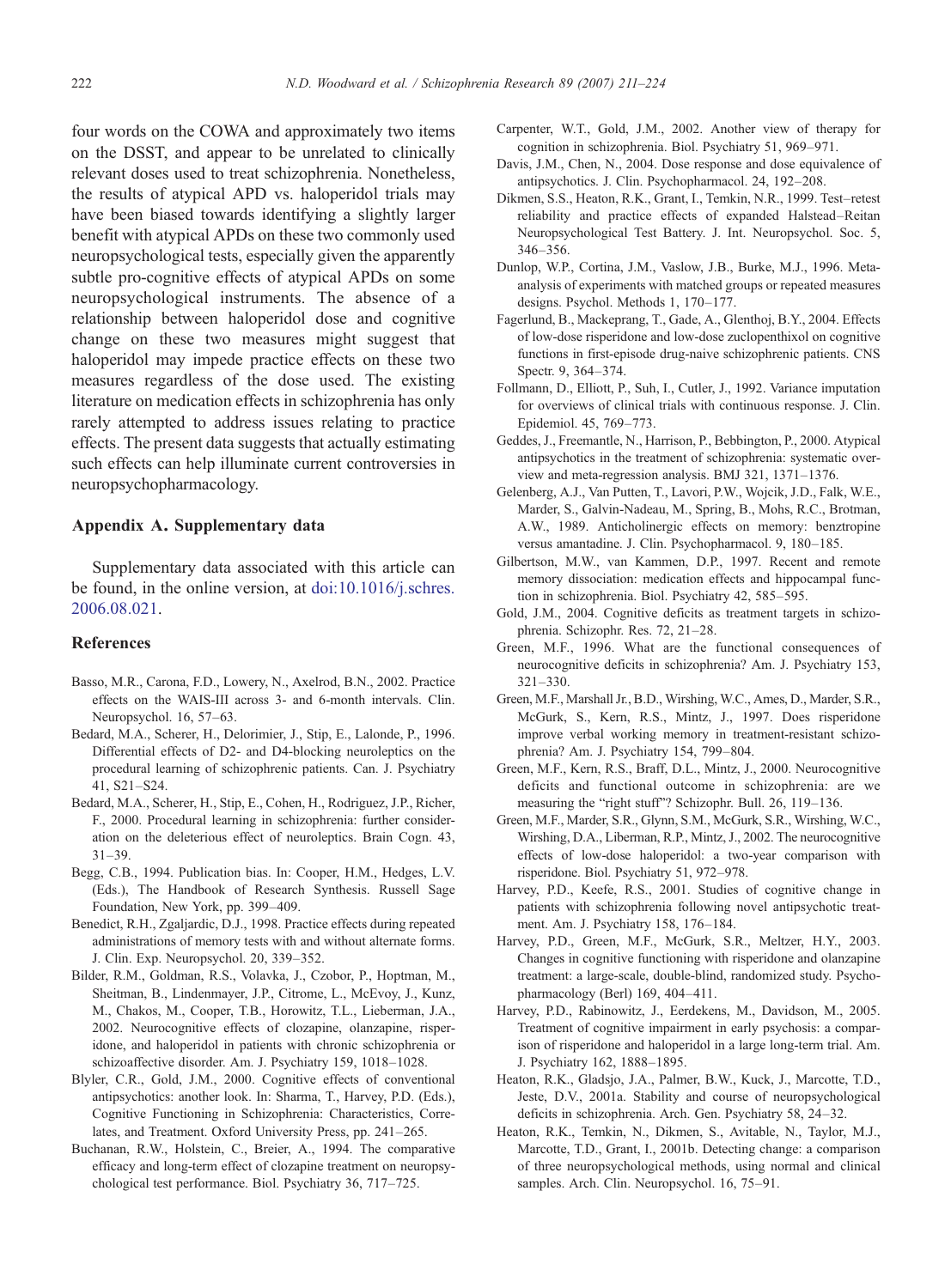- <span id="page-12-0"></span>Hedges, L.V., 1994. Fixed effects models. In: Cooper, H.M., Hedges, L.V. (Eds.), The Handbook of Research Synthesis. Russell Sage Foundation, New York, pp. 285–300.
- Hedges, L.V., Vevea, J.L., 1998. Fixed- and random-effects models in meta-analysis. Psychol. Methods 3, 486–504.
- Heinrichs, R.W., Zakzanis, K.K., 1998. Neurocognitive deficit in schizophrenia: a quantitative review of the evidence. Neuropsychology 12, 426–445.
- Hill, S.K., Schuepbach, D., Herbener, E.S., Keshavan, M.S., Sweeney, J.A., 2004. Pretreatment and longitudinal studies of neuropsychological deficits in antipsychotic-naive patients with schizophrenia. Schizophr. Res. 68, 49–63.
- Ichikawa, J., Dai, J., O'Laughlin, I.A., Fowler, W.L., Meltzer, H.Y., 2002. Atypical, but not typical, antipsychotic drugs increase cortical acetylcholine release without an effect in the nucleus accumbens or striatum. Neuropsychopharmacology 26, 325–339.
- Kapur, S., Zipursky, R., Jones, C., Remington, G., Houle, S., 2000. Relationship between dopamine D(2) occupancy, clinical response, and side effects: a double-blind PET study of first-episode schizophrenia. Am. J. Psychiatry 157, 514–520.
- Kasper, S., Resinger, E., 2003. Cognitive effects and antipsychotic treatment. Psychoneuroendocrinology 28 (Suppl 1), 27–38.
- Keefe, R.S., Seidman, L.J., Christensen, B.K., Hamer, R.M., Sharma, T., Sitskoorn, M.M., Lewine, R.R., Yurgelun-Todd, D.A., Gur, R.C., Tohen, M., Tollefson, G.D., Sanger, T.M., Lieberman, J.A., 2004. Comparative effect of atypical and conventional antipsychotic drugs on neurocognition in first-episode psychosis: a randomized, doubleblind trial of olanzapine versus low doses of haloperidol. Am. J. Psychiatry 161, 985–995.
- Keefe, R.S., Young, C.A., Rock, S.L., Purdon, S.E., Gold, J.M., Breier, A., 2006. One-year double-blind study of the neurocognitive efficacy of olanzapine, risperidone, and haloperidol in schizophrenia. Schizophr. Res. 81, 1–15.
- Kern, R.S., Green, M.F., Marshall Jr., B.D., Wirshing, W.C., Wirshing, D., McGurk, S.R., Marder, S.R., Mintz, J., 1999. Risperidone versus haloperidol on secondary memory: can newer medications aid learning? Schizophr. Bull. 25, 223–232.
- Kumari, V., Corr, P.J., Mulligan, O.F., Cotter, P.A., Checkley, S.A., Gray, J.A., 1997. Effects of acute administration of D-amphetamine and haloperidol on procedural learning in man. Psychopharmacology (Berl) 129, 271–276.
- Lee, M.A., Jayathilake, K., Meltzer, H.Y., 1999. A comparison of the effect of clozapine with typical neuroleptics on cognitive function in neuroleptic-responsive schizophrenia. Schizophr. Res. 37, 1–11.
- Legangneux, E., McEwen, J., Wesnes, K.A., Bergougnan, L., Miget, N., Canal, M., L'Heritier, C., Pinquier, J.L., Rosenzweig, P., 2000. The acute effects of amisulpride (50 mg and 200 mg) and haloperidol (2 mg) on cognitive function in healthy elderly volunteers. J. Psychopharmacol. 14, 164–171.
- Levine, A.J., Miller, E.N., Becker, J.T., Selnes, O.A., Cohen, B.A., 2004. Normative data for determining significance of test–retest differences on eight common neuropsychological instruments. Clin. Neuropsychol. 18, 373–384.
- Lezak, M.D., 1995. 3rd ed. Neuropsychological Assessment, vol. 3. Oxford, New York.
- Liu, S.K., Chen, W.J., Chang, C.J., Lin, H.N., 2000. Effects of atypical neuroleptics on sustained attention deficits in schizophrenia: a trial of risperidone versus haloperidol. Neuropsychopharmacology 22, 311–319.
- McCaffrey, R.J., Duff, K., Westervelt, H.J., 2000. Practitioner's Guide to Evaluating Change wtih Neuropsychological Assessment Instruments. Kluwer Academic/ Plenum Publishers, New York.
- McGurk, S., Green, M.F., Wirshing, W.C., Ames, D.C., Marshall Jr., B.D., Marder, S.R., Mintz, J.M., 1997. The effects of risperidone vs. haloperidol on cognitive functioning in treatment-resistant schizophrenia: the trial making test. CNS Spectr. 2, 60–64.
- McGurk, S.R., Green, M.F., Wirshing, W.C., Wirshing, D.A., Marder, S.R., Mintz, J., Kern, R., 2004. Antipsychotic and anticholinergic effects on two types of spatial memory in schizophrenia. Schizophr. Res. 68, 225–233.
- Meltzer, H.Y., 2004. What's atypical about atypical antipsychotic drugs? Curr. Opin. Pharmacol. 4, 53–57.
- Meltzer, H.Y., McGurk, S.R., 1999. The effects of clozapine, risperidone, and olanzapine on cognitive function in schizophrenia. Schizophr. Bull. 25, 233–255.
- Meltzer, H.Y., Sumiyoshi, T., 2003. Atypical antipsychotic drugs improve cognition in schizophrenia. Biol. Psychiatry 53, 265–267.
- Mishara, A.L., Goldberg, T.E., 2004. A meta-analysis and critical review of the effects of conventional neuroleptic treatment on cognition in schizophrenia: opening a closed book. Biol. Psychiatry 55, 1013–1022.
- Nuechterlein, K.H., Barch, D.M., Gold, J.M., Goldberg, T.E., Green, M.F., Heaton, R.K., 2004. Identification of separable cognitive factors in schizophrenia. Schizophr. Res. 72, 29–39.
- Petitti, D.B., 2001. Approaches to heterogeneity in meta-analysis. Stat. Med. 20, 3625–3633.
- Potkin, S.G., Fleming, K., Jin, Y., Gulasekaram, B., 2001. Clozapine enhances neurocognition and clinical symptomatology more than standard neuroleptics. J. Clin. Psychopharmacol. 21, 479–483.
- Purdon, S.E., Jones, B.D., Stip, E., Labelle, A., Addington, D., David, S.R., Breier, A., Tollefson, G.D., 2000. Neuropsychological change in early phase schizophrenia during 12 months of treatment with olanzapine, risperidone, or haloperidol. The Canadian Collaborative Group for research in schizophrenia. Arch. Gen. Psychiatry 57, 249–258.
- Purdon, S.E., Malla, A., Labelle, A., Lit, W., 2001. Neuropsychological change in patients with schizophrenia after treatment with quetiapine or haloperidol. J. Psychiatry Neurosci. 26, 137–149.
- Purdon, S.E., Woodward, N.D., Mintz, A., Labelle, A., 2002. Procedural learning improvements after six weeks of clozapine treatment. Schizophr. Res. 53, 165–166.
- Purdon, S.E., Woodward, N., Lindborg, S.R., Stip, E., 2003. Procedural learning in schizophrenia after 6 months of doubleblind treatment with olanzapine, risperidone, and haloperidol. Psychopharmacology (Berl) 169, 390–397.
- Ramaekers, J.G., Louwerens, J.W., Muntjewerff, N.D., Milius, H., de Bie, A., Rosenzweig, P., Patat, A., O'Hanlon, J.F., 1999. Psychomotor, Cognitive, extrapyramidal, and affective functions of healthy volunteers during treatment with an atypical (amisulpride) and a classic (haloperidol) antipsychotic. J. Clin. Psychopharmacol. 19, 209–221.
- Rosenheck, R., Perlick, D., Bingham, S., Liu-Mares, W., Collins, J., Warren, S., Leslie, D., Allan, E., Campbell, E.C., Caroff, S., Corwin, J., Davis, L., Douyon, R., Dunn, L., Evans, D., Frecska, E., Grabowski, J., Graeber, D., Herz, L., Kwon, K., Lawson, W., Mena, F., Sheikh, J., Smelson, D., Smith-Gamble, V., 2003. Effectiveness and cost of olanzapine and haloperidol in the treatment of schizophrenia: a randomized controlled trial. JAMA 290, 2693–2702.
- Ruff, R.M., Light, R.H., Parker, S.B., Levin, H.S., 1996. Benton Controlled Oral Word Association Test: reliability and updated norms. Arch. Clin. Neuropsychol. 11, 329–338.
- Salinsky, M.C., Storzbach, D., Dodrill, C.B., Binder, L.M., 2001. Test– retest bias, reliability, and regression equations for neuropsychological